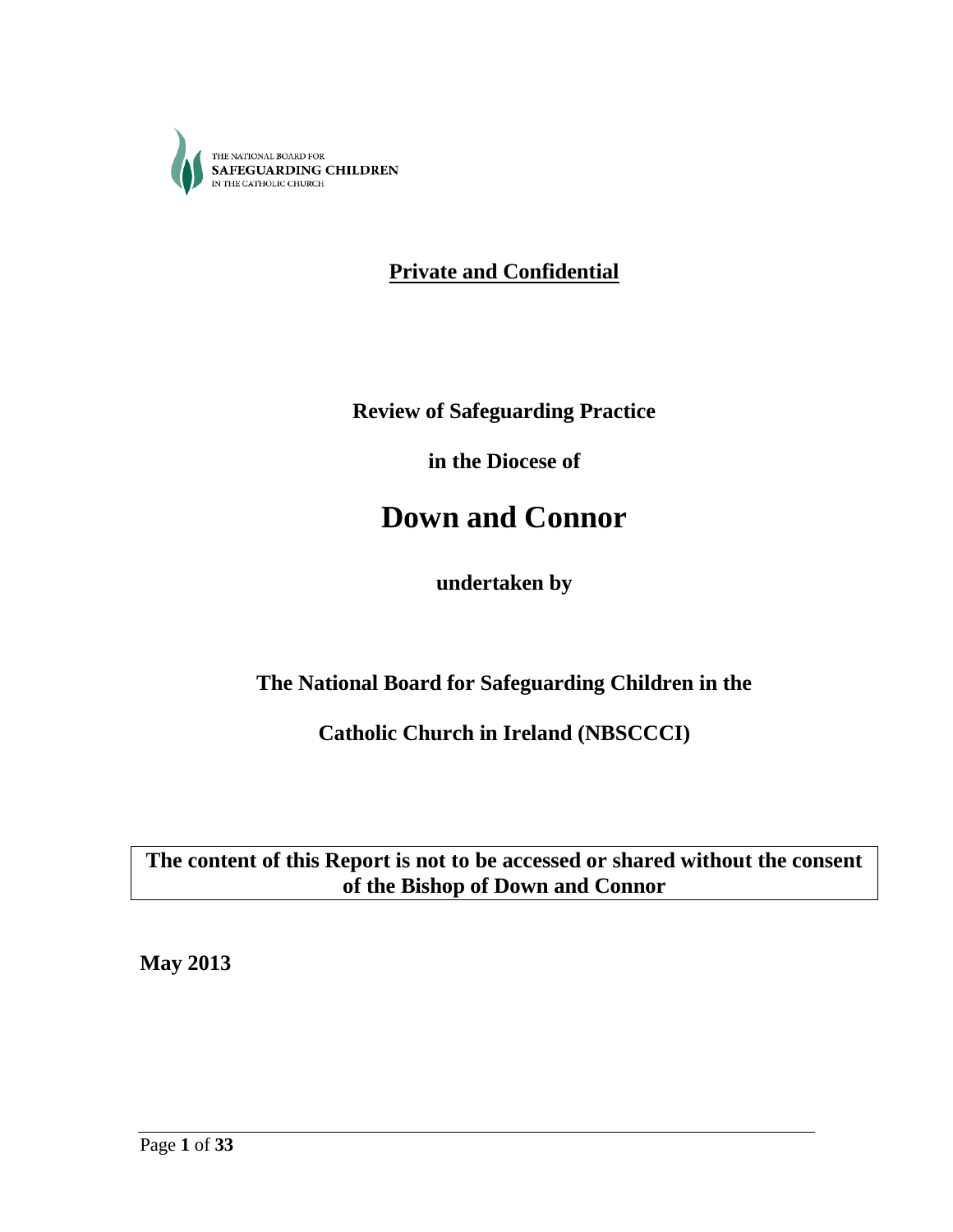# **CONTENTS**

| <b>Background</b>                                                       | Page 3  |                |
|-------------------------------------------------------------------------|---------|----------------|
| <b>Standard 1</b><br>A written policy on keeping children safe          | Page    | $\overline{7}$ |
| <b>Standard 2</b><br>Management of allegations                          | Page 9  |                |
| <b>Standard 3</b><br>Preventing Harm to Children                        | Page 18 |                |
| <b>Standard 4</b><br>Training and Education                             | Page 21 |                |
| <b>Standard 5</b><br>Communicating the Church's<br>Safeguarding Message | Page 23 |                |
| <b>Standard 6</b><br><b>Access to Advice and Support</b>                | Page 25 |                |
| <b>Standard 7</b><br><b>Implementing and Monitoring Standards</b>       | Page 28 |                |
| <b>Recommendations</b>                                                  | Page 30 |                |
| <b>Terms of Reference</b>                                               | Page 31 |                |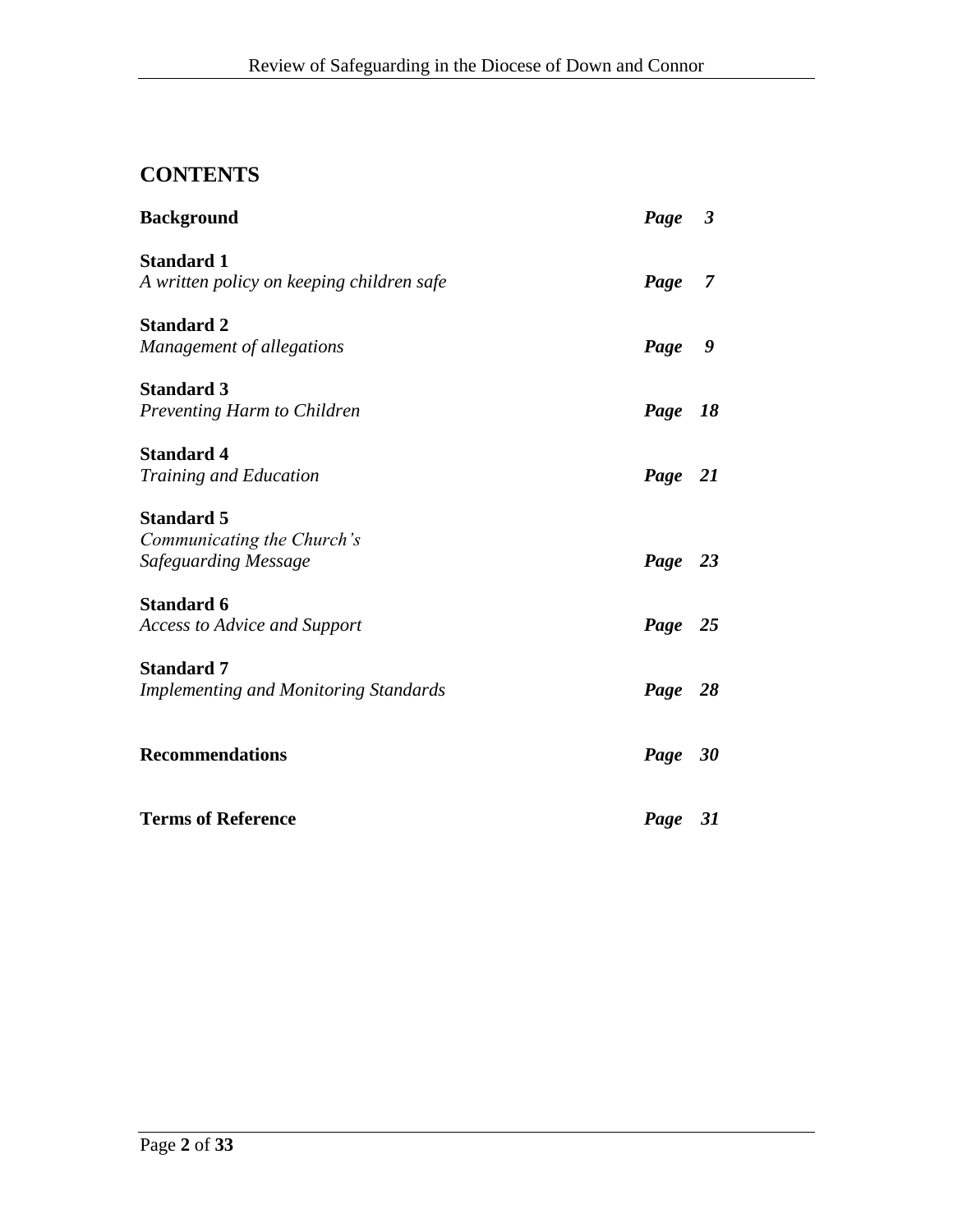# **Background**

The National Board for Safeguarding Children in the Catholic Church in Ireland (NBSCCCI) was asked by the Sponsoring Bodies, namely the Episcopal Conference, the Conference of Religious of Ireland and the Irish Missionary Union, to undertake a comprehensive review of safeguarding practice within and across all the Church authorities on the island of Ireland. The purpose of the review is to confirm that current safeguarding practice complies with the standards set down within the guidance issued by the Sponsoring Bodies in February 2009 *Safeguarding Children: Standards and Guidance Document for the Catholic Church in Ireland* and that all known allegations and concerns had been appropriately dealt with. To achieve this task, safeguarding practice in each Church authority is to be reviewed through an examination of case records and through interviews with key personnel involved both within and external to a diocese or other authority.

This report contains the findings of the *Review of Safeguarding Practice within the Diocese of Down and Connor* undertaken by the NBSCCCI in line with the request made to it by the Sponsoring Bodies. It is based upon the case material made available to the reviewers by the diocese, along with interviews with selected key personnel who contribute to safeguarding within the diocese. The NBSCCCI has been assured that all relevant documentation relating to the cases examined has been given to the reviewers.

The findings of the review have been shared with a reference group prior to the final draft being submitted to the Bishop of Down and Connor, along with any recommendations arising from the findings.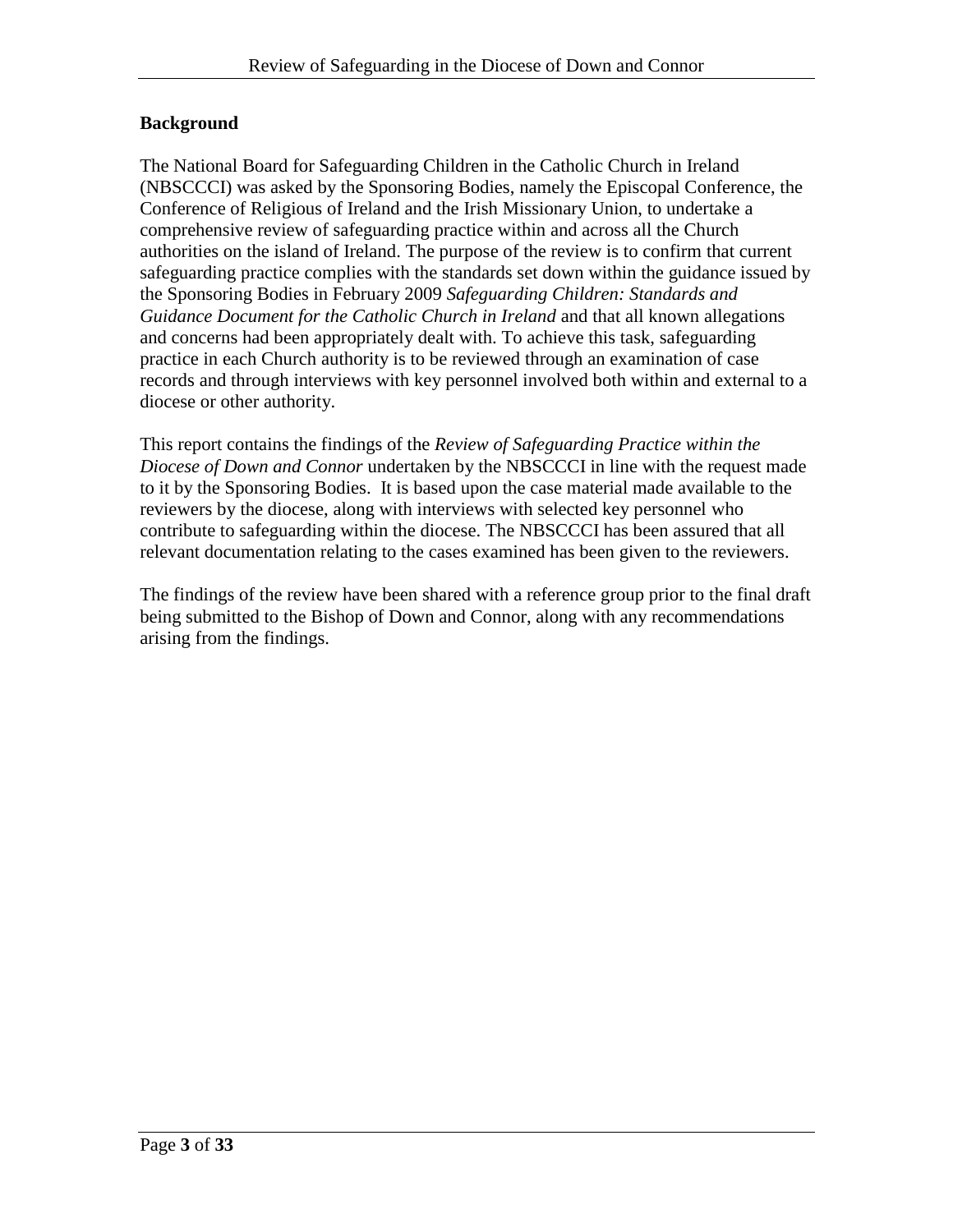# **Introduction**

The diocese of Down and Connor is the second largest on the island of Ireland. It has a total of 88 parishes and a Catholic population of 336,272. There are 150 churches with 130 priests listed as being in active ministry. A further 48 are either retired, sick, on study leave or working in other dioceses. The current bishop of the diocese is the Most Reverend Noel Treanor. He was ordained bishop of Down and Connor on 29<sup>th</sup> June 2008. Due to the size and scale of the diocese, he is supported by two auxiliaries, Bishop Donal Mc Keown and Bishop Anthony Farquhar. Bishop Treanor replaced the Most Reverend Patrick Walsh, who now lives in retirement in the diocese.

The diocese is entirely contained in the jurisdiction of Northern Ireland. It is one of just two of dioceses which are so located. Although primarily centred on the city of Belfast, the diocese also stretches both north and south, incorporating many rural parishes.

There are a number of religious orders present within the diocese, which together have a total of 54 priests, 28 brothers, and 233 sisters.

From a safeguarding perspective, the diocese has a well-resourced team retained by the bishop. They are supported by a large number of committed and enthusiastic volunteers who together make up the safeguarding framework of the diocese.

When the seven safeguarding standards were adopted by the three sponsoring bodies of the NBSCCCI, the Diocese of Down and Connor committed itself to complying with these. This was evidenced by signing in early 2009 of a Memorandum of Understanding between each Church authority in ministry on the island of Ireland and NBSCCCI.

Prior to the review being undertaken, the diocese asked two independent consultants to undertake a review of safeguarding in the diocese. The reviewers understand that this involved reading the case files and also examining the safeguarding policies and procedures that operate within the diocese. The reviewers did not see a copy of the report that was completed and submitted by these consultants in 2011, nor did they speak to these consultants with regard to their findings. This was agreed with Bishop Treanor prior to this Review in order to avoid one review process influencing the other. Some files read did contain insertions that came from the independent consultants' review report, and where relevant this is referenced. The summary report of the 2011 independent review is published on the Diocese of Down and Connor website under the title, October 2011, *Independent Review of Cases of Alleged Clerical Abuse in Down and Connor* and can be accessed at<http://www.downandconnor.org/safeguarding/children/publications>

A second external review was commissioned by the diocese in December 2012, which was presented to the diocese in July 2013. The National Board did not have sight of that review report prior to the completion of its own Review. The second external review is also available on the Down and Connor diocesan website under the title *Devaney Report (July 2013) - Review of Child Safeguarding Structures and Processes.*

.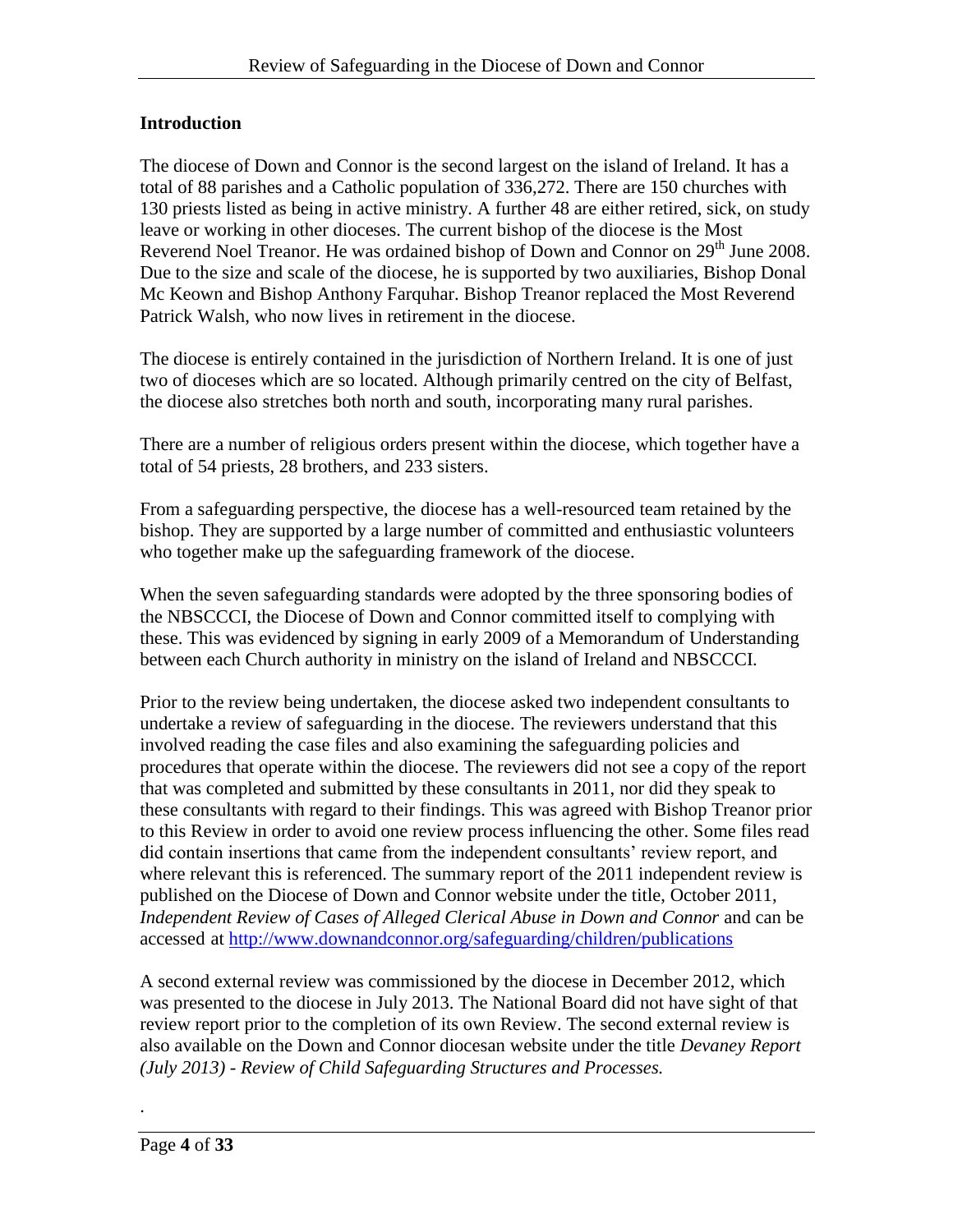With the presentation of the NBSCCCI review report, the diocese now has three recent appraisals of its child safeguarding. The NBSCCCI strongly urges incorporation of its recommendations made herein.

The reviewers have assessed the diocese's compliance with the 48 criteria that make up the seven standards and commend the diocese in meeting 46 of these fully. This is an excellent result and indicates the very successful and effective investment of time and resources by the Diocese of Down and Connor in its Child Safeguarding services over the last five years.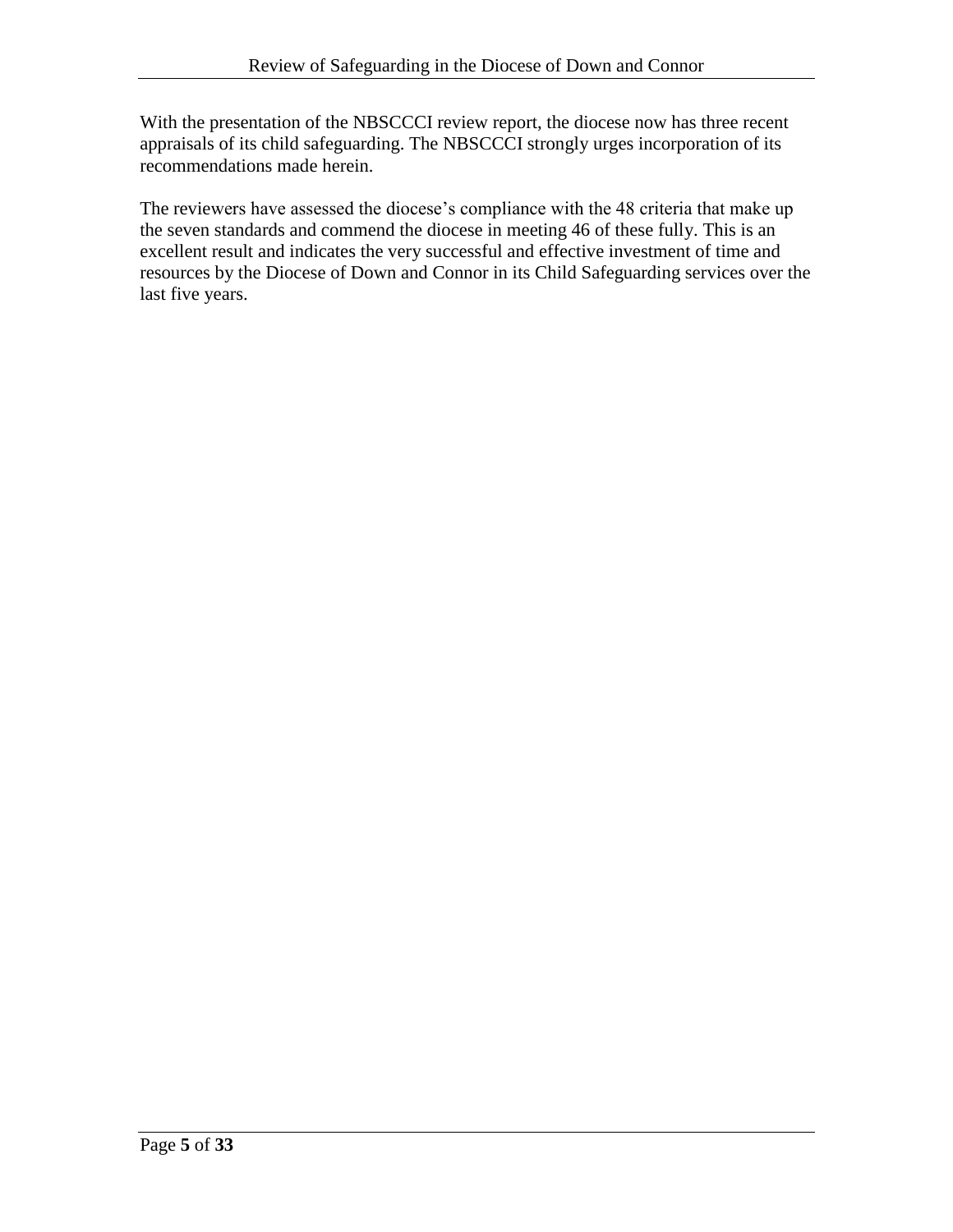# **STANDARDS**

This section provides the findings of the review. The template employed to present the findings are the seven standards, set down and described in the Church *Safeguarding Children: Standards and Guidance Document for the Catholic Church in Ireland.* This guidance was launched in February 2009 and was endorsed and adopted by all the Church authorities that minister on the island of Ireland, including the diocese of Down and Connor. The seven standards are:

| <b>Standard 1</b> | A written policy on keeping children safe                                                                                 |
|-------------------|---------------------------------------------------------------------------------------------------------------------------|
| <b>Standard 2</b> | Procedures – how to respond to allegations and suspicions in the Republic<br>of Ireland and Northern Ireland              |
| <b>Standard 3</b> | Preventing harm to children:<br>• recruitment and vetting<br>• running safe activities for children<br>codes of behaviour |
|                   | <b>Standard 4</b> Training and education                                                                                  |
|                   |                                                                                                                           |

- **Standard 5** Communicating the Church's safeguarding message:
	- to children  $\bullet$
	- to parents and adults  $\bullet$
	- to other organisations  $\bullet$
- **Standard 6** Access to advice and support
- **Standard 7** Implementing and monitoring the standards

Each standard contains a list of criteria, which are indicators that help decide whether this standard has been met. The criteria give details of the steps that a Church organisation diocese or religious order - needs to take to meet the standard and ways of providing evidence that the standard has been met.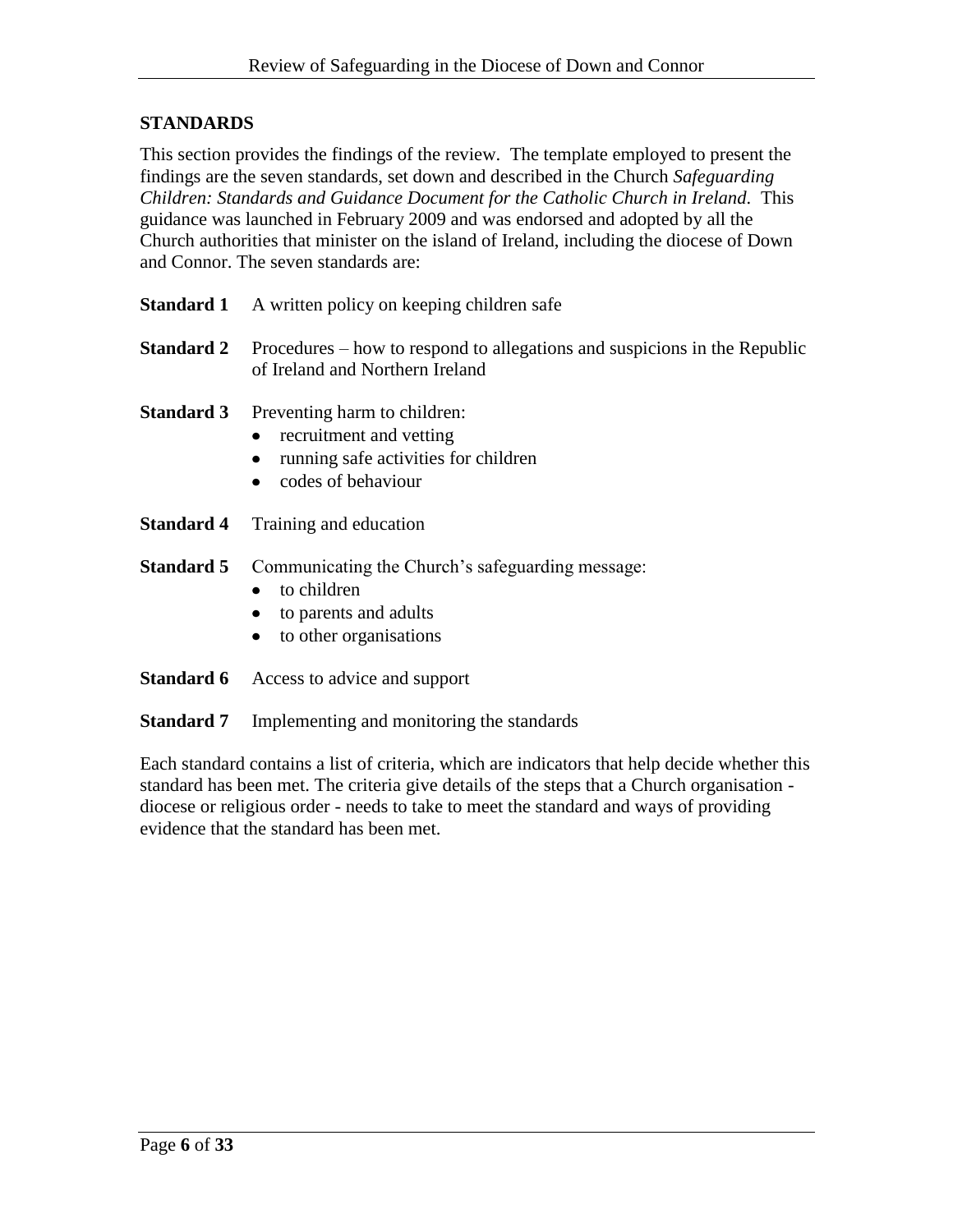# **A written policy on keeping children safe**

*Each child should be cherished and affirmed as a gift from God with an inherent right to dignity of life and bodily integrity, which shall be respected, nurtured and protected by all.*

Compliance with Standard 1 is only fully achieved when a diocese meets the requirements of all nine criteria against which the standard is measured.

### **Criteria**

| <b>Number</b> | <b>Criterion</b>                                                                                                                                                                                                                                                                                             | Met fully or<br>Met partially |
|---------------|--------------------------------------------------------------------------------------------------------------------------------------------------------------------------------------------------------------------------------------------------------------------------------------------------------------|-------------------------------|
|               |                                                                                                                                                                                                                                                                                                              | or                            |
|               |                                                                                                                                                                                                                                                                                                              | Not met                       |
| 1.1           | The Church organisation has a child protection policy that is<br>written in a clear and easily understandable way.                                                                                                                                                                                           | Met fully                     |
| 1.2           | The policy is approved and signed by the relevant leadership<br>body of the Church organisation (e.g. the bishop of the diocese<br>or provincial of a religious congregation).                                                                                                                               | Met fully                     |
| 1.3           | The policy states that all Church personnel are required to<br>comply with it.                                                                                                                                                                                                                               | Met fully                     |
| 1.4           | The policy is reviewed at regular intervals no more than three<br>years apart and is adapted whenever there are significant<br>changes in the organisation or legislation.                                                                                                                                   | Met fully                     |
| 1.5           | The policy addresses child protection in the different aspects of<br>Church work e.g. within a church building, community work,<br>pilgrimages, trips and holidays.                                                                                                                                          | Met fully                     |
| 1.6           | The policy states how those individuals who pose a risk to<br>children are managed.                                                                                                                                                                                                                          | Met fully                     |
| 1.7           | The policy clearly describes the Church's understanding and<br>definitions of abuse.                                                                                                                                                                                                                         | Met fully                     |
| 1.8           | The policy states that all current child protection concerns must<br>be fully reported to the civil authorities without delay.                                                                                                                                                                               | Met fully                     |
| 1.9           | The policy should be created at diocese or congregational level.<br>If a separate policy document at parish or other level is<br>necessary this should be consistent with the diocesan or<br>congregational policy and approved by the relevant diocesan or<br>congregational authority before distribution. | Met fully                     |

The diocese has produced a range of policies and procedures to guide its practice. These were submitted to the reviewers and examined by them. All of the material can be accessed through the website of the diocese. The policies are compliant with the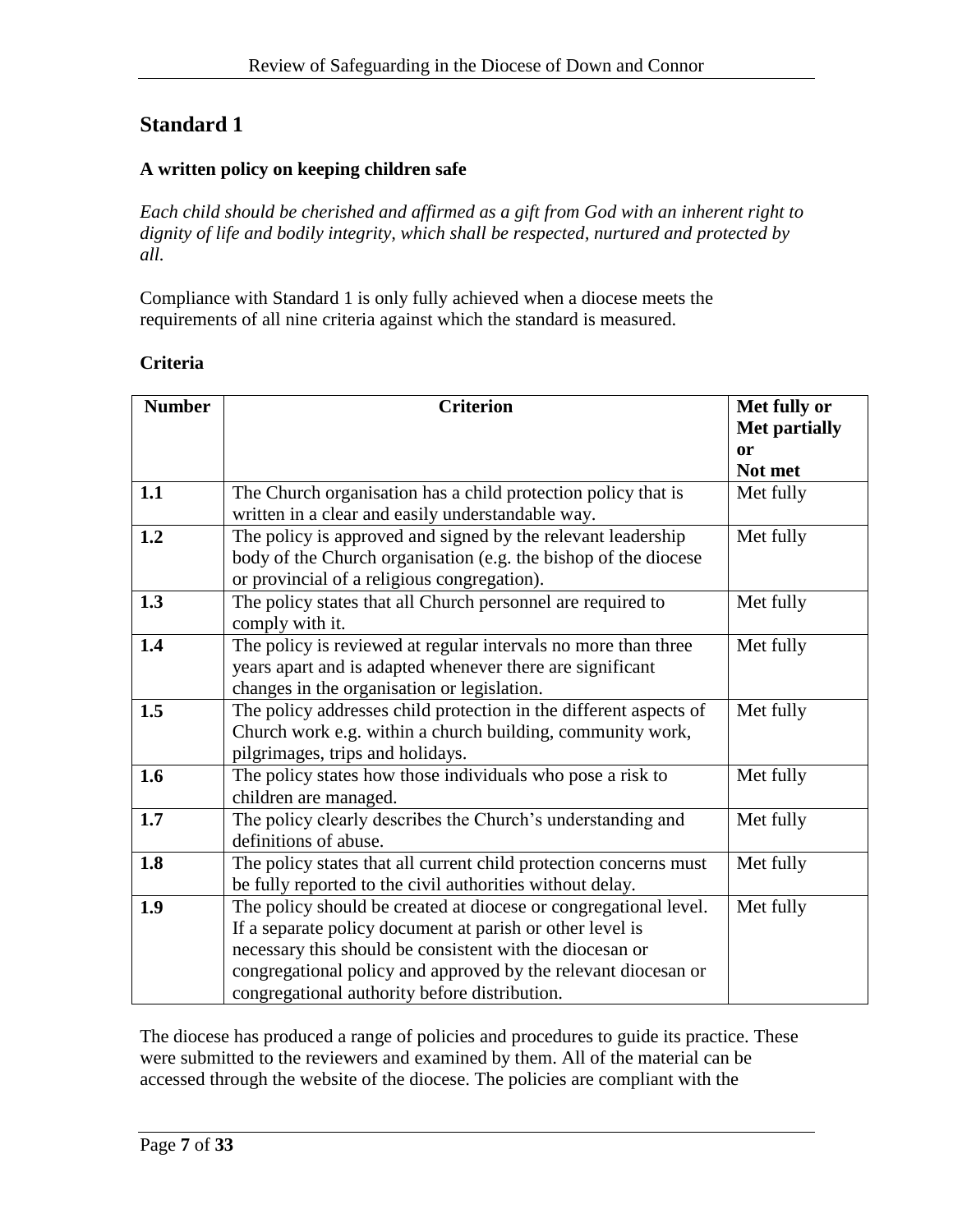standards and are also in line with the legislative requirements that apply in this jurisdiction. They are well produced and have been widely circulated in the diocese.

The foundation document is the Diocese of Down and Connor *Child Protection Policy & Procedure – Best Practice in Safeguarding and Protecting Children and Young People*, signed by Bishop Walsh in May 2008. This publication preceded the NBSCCCI 2009 national guidance, *Safeguarding Children: Standards and Guidance Document for the Catholic Church in Ireland*. The diocese has since produced a range of supplementary documents that have developed the core diocesan guidance to take account of the evolving safeguarding situation at both Church and statutory authority levels. In time it would be very useful if the diocese could bring all of its guidance together into a revised and amalgamated document.

The diocese is well resourced with regard to safeguarding personnel. They are also well supported by a large number of volunteers who have relevant knowledge and expertise to offer to the diocese. The Safeguarding Committee is chaired by a priest of the diocese who has occupied this role since 2006. It is this committee that is currently responsible for overseeing the production of policies and procedures to support the safeguarding practice of the diocese.

The reviewers were informed that a change to the safeguarding structure in the diocese is being actively developed at present. There is an intention to establish a *Safeguarding Commission* to replace the existing committee structure. The proposal is at the preliminary stage and details about how the new structure will operate are still being discussed and decided on. It is, as a consequence, difficult to assess the potential benefit of such a change. The present structure appears to have worked well and to have been an appropriate vehicle for producing a range of policies that meet the needs of the safeguarding staff and volunteers. Until there is an agreed revision of the 2009 all-island *Safeguarding Children Standards and Guidance Document for the Catholic Church in Ireland* document, the Diocese of Down and Connor needs to ensure that its planned new structures are consistent with what is set out in that document. The experience of the diocese in originating a new structure can inform the Irish Church in its review and revision of its ratified and adopted *Safeguarding Children: Standards and Guidance Document for the Catholic Church in Ireland* document.

The policy and guidance produced by the diocese is of a high standard. The diocese's compliance with its own policies and with the all-island *Safeguarding Children: Standards and Guidance Document for the Catholic Church in Ireland* document will be commented on in the course of this report.

Strictly viewed, the Down and Connor policy and procedures document was issued in 2008 and so should have been revised and reissued by now. The reviewers are aware of the excellent addendum documents that have been issued since 2008 to further develop the core document. All of this work now needs to be consolidated in the development of a new, integrated diocesan document.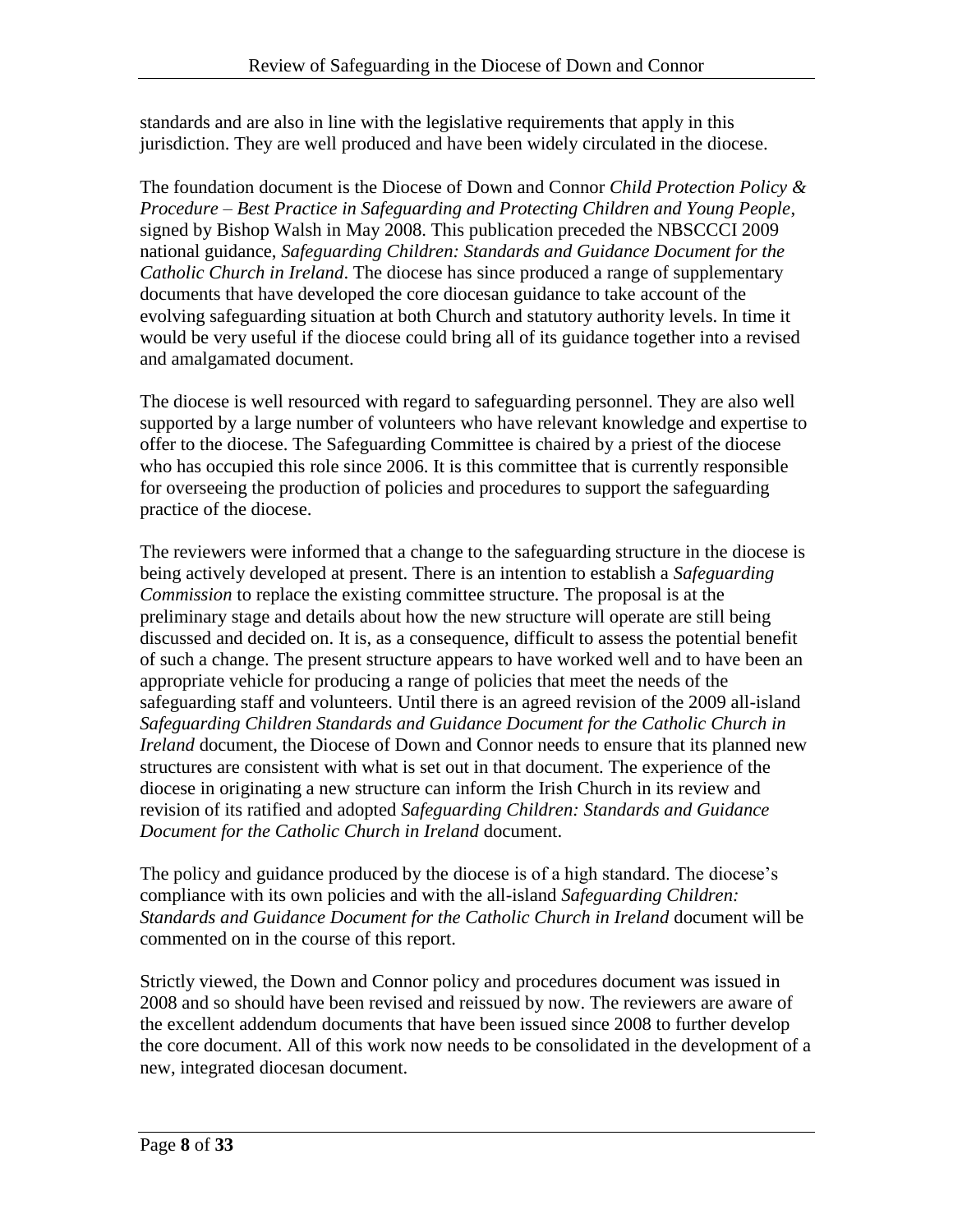### **Management of allegations**

*Children have a right to be listened to and heard: Church organisations must respond effectively and ensure any allegations and suspicions of abuse are reported both within the Church and to civil authorities.*

Compliance with Standard 2 is only fully achieved when a diocese meets the requirements of all seven criteria against which the standard is measured.

| Criteria |  |
|----------|--|
|          |  |

| <b>Number</b> | <b>Criterion</b>                                         | Met fully or     |
|---------------|----------------------------------------------------------|------------------|
|               |                                                          | Met partially or |
|               |                                                          | Not met          |
| 2.1           | There are clear child protection procedures in all       | Met fully        |
|               | Church organisations that provide step-by-step           |                  |
|               | guidance on what action to take if there are             |                  |
|               | allegations or suspicions of abuse of a child (historic  |                  |
|               | or current).                                             |                  |
| 2.2           | The child protection procedures are consistent with      | Met fully        |
|               | legislation on child welfare civil guidance for child    |                  |
|               | protection and written in a clear, easily                |                  |
|               | understandable way.                                      |                  |
| 2.3           | There is a designated officer or officer(s) with a       | Met fully        |
|               | clearly defined role and responsibilities for            |                  |
|               | safeguarding children at diocesan or congregational      |                  |
|               | level.                                                   |                  |
| 2.4           | There is a process for recording incidents, allegations  | Met fully        |
|               | and suspicions and referrals. These will be stored       |                  |
|               | securely, so that confidential information is protected  |                  |
|               | and complies with relevant legislation.                  |                  |
| 2.5           | There is a process for dealing with complaints made      | Met fully        |
|               | by adults and children about unacceptable behaviour      |                  |
|               | towards children, with clear timescales for resolving    |                  |
|               | the complaint.                                           |                  |
| 2.6           | There is guidance on confidentiality and information-    | Met fully        |
|               | sharing which makes clear that the protection of the     |                  |
|               | child is the most important consideration. The Seal of   |                  |
|               | Confession is absolute.                                  |                  |
| 2.7           | The procedures include contact details for local child   | Met fully        |
|               | protection services e.g. (Republic of Ireland) the local |                  |
|               | Health Service Executive and An Garda Síochána;          |                  |
|               | (Northern Ireland) the local health and social services  |                  |
|               | trust and the PSNI.                                      |                  |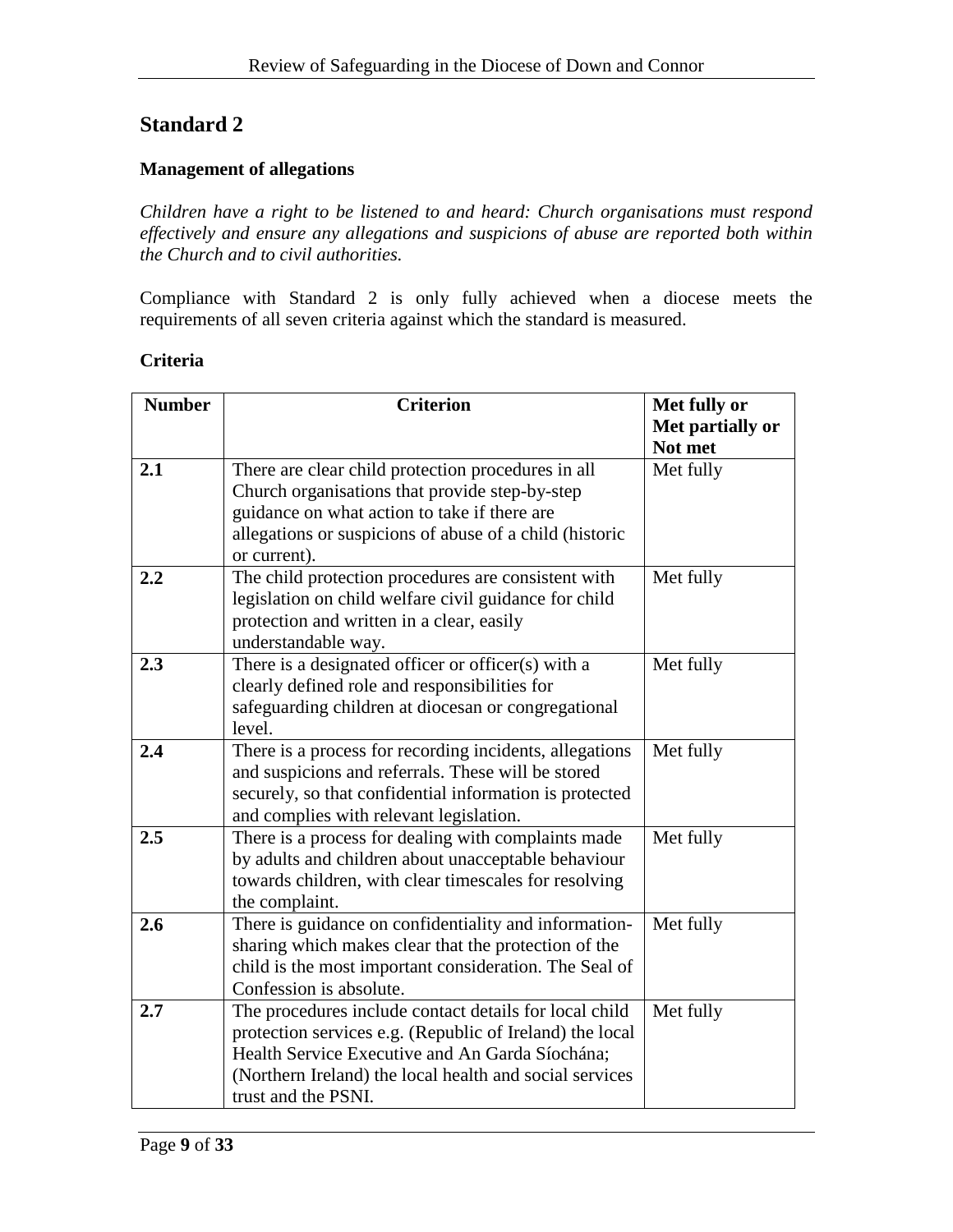# **Table 1**

### **Incidence of Safeguarding allegations received within the Diocese of Down and Connor from 1st January 1975 up to the date of the review**

|                | $\frac{1}{2}$ and $\frac{1}{2}$ and $\frac{1}{2}$ is the value of the restriction |                |
|----------------|-----------------------------------------------------------------------------------|----------------|
| $\mathbf{1}$   | Number of priests incardinated into the diocese against whom                      | 42             |
|                | allegations have been made since the 1st January 1975 up to the                   |                |
|                | date of the review                                                                |                |
| $\overline{2}$ | Total number of allegations received by the Diocese since 1st January             | 59             |
|                | 1975                                                                              |                |
| 3              | Number of allegations reported to PSNI (or RUC) involving                         | 59             |
|                | priests of the diocese since 1st January $1975 -$ this figure includes            |                |
|                | some allegations that were notified by the PSNI to the diocese                    |                |
| 4              | Number of allegations reported to the HSC (or the Health Boards                   | 49             |
|                | which preceded the setting up of the HSC) involving priests of the                |                |
|                | diocese since 1st January 1975: This figure includes some                         |                |
|                | allegations that were notified by the health services to the diocese              |                |
| 5              | Number of priests against whom an allegation was made and who                     | 19             |
|                | were living at the date of the review                                             |                |
| 6              | Number of priests against whom an allegation was made and who                     | 20             |
|                | are deceased                                                                      |                |
| 7              | Number of priests against whom an allegation was made and who                     | 6              |
|                | are in ministry.                                                                  |                |
| 8              | Number of priests against whom an allegation was made and who                     | $\overline{7}$ |
|                | are out of ministry but are still members of the diocese                          |                |
| 9              | Number of priests who are known to be the subject of an allegation                | 5              |
|                | arising from their past ministry and who are retired.                             |                |
| 10             | Number of priests of the diocese who have left the priesthood and                 | $\mathbf{1}$   |
|                | against whom an allegation was made                                               |                |
| 11             | Number of priests of the diocese who have been convicted of                       | 3              |
|                | having committed an offence or offences against a child or young                  |                |
|                | person since the 1st January 1975                                                 |                |
|                |                                                                                   |                |

*Footnote*: The term allegation in this table includes complaints and expressions of concern

The reviewers read case files relating to 17 living priests and 1 deceased priest and the comments below are based on an analysis of those case management records*.* 

The diocese provided a statistical breakdown of the incidence of abuse recognised and responded to within the period under review. Differences can occur in the number of allegations reported to the two statutory child protection agencies for a number of reasons, including for instance when the original notification came to the diocese from the PSNI. This is why items 3 and 4 in Table 1 above do not have the same numbers of reports recorded.

The review of the case material indicates that current practice places emphasis on a timely reporting of the concerning information to the PSNI and to the relevant HSC Trust. The diocese has a good working relationship with both of these agencies and the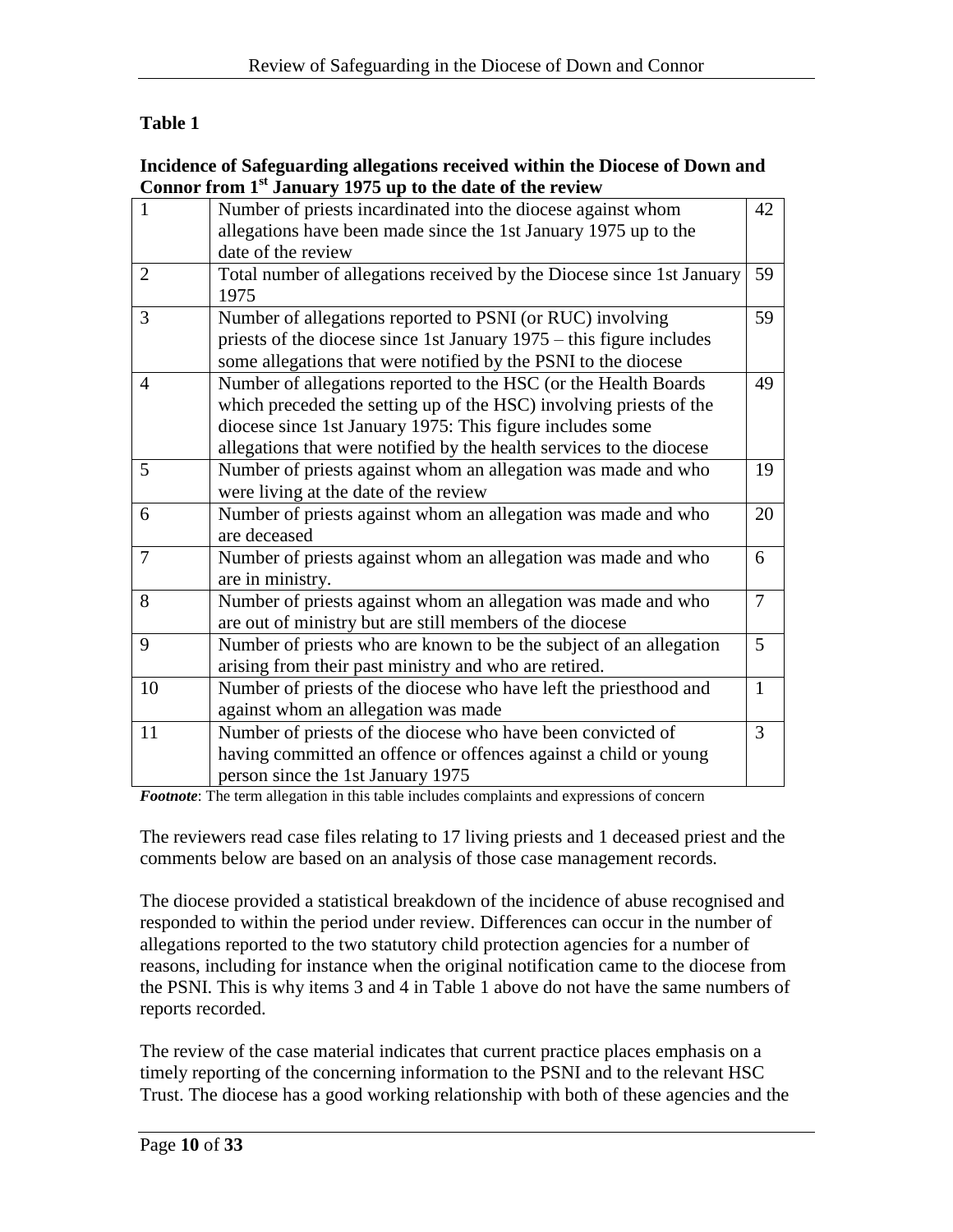reviewers had this confirmed to them through interviews with relevant senior personnel in the PSNI and local statutory Health and Social Care Trust Gateway social work services. The development of the diocesan Safeguarding Office brought about significant improvements in communication and cooperation with these important bodies. This is exemplified in the workings of the Multi-Agency Group, where the diocesan Safeguarding Office, the PSNI and the Trust's social work services meet together to share information on cases as soon as these are notified to the Safeguarding Office. This arrangement is commended. In case files the reviewers found evidence from previous years of significant delays in reporting some child protection concerns to the statutory agencies, but this problem was eliminated with the creation of the Safeguarding Office and timely reporting now takes place.

In understanding the safeguarding practices before and after the creation of the diocesan Safeguarding Office, Bishop Walsh had overseen the development of the 2003 diocesan policy and procedures for the safeguarding and protection of children and he ensured that these were reviewed and revised, so that in 2008 the current document, *Diocese of Down and Connor Child Protection Policy and Procedures* was launched by him. The diocesan child safeguarding structures at that time included the central Child Protection Office, as well as the recently appointed Child Protection Coordinator. This was the situation that the incoming bishop inherited on his appointment in June 2008.

Bishop Treanor embarked a number of initiatives when he had examined the overall child safeguarding position in the diocese. The Child Protection Office became the Safeguarding Office, which introduced a more organised and professionalised approach to the child safeguarding project. The bishop also directed in 2009 that an internal review of all open case files would be conducted by the Child Protection Coordinator, who was now the Director of Safeguarding and an experienced voluntary safeguarding colleague. This internal review provided the bishop and the director with an indication of the challenges of case management in relation to living priests about who there was a safeguarding concern. Most of the cases reviewed had come to the attention of the diocese prior to the appointment of the bishop or the director and while neither could affect what had been done or not done in the past, they could ensure that effective case management practices could be introduced.

In order to ensure that these cases would then be more objectively assessed, the bishop commissioned an independent external review, which was completed and published in 2011. That independent review made a number of recommendations about the management of existing safeguarding cases involving priests, which delineated a core part of the workload of the Safeguarding Office.

From the review of cases, the reviewers found examples where respondent priests had been removed from ministry before Bishop Treanor's appointment, but had not been actively managed by their bishop over a period of years. This meant that risk was not identified and safety plans put in place to manage the risk. These cases appear to have been commented upon by the previous independent reviewers.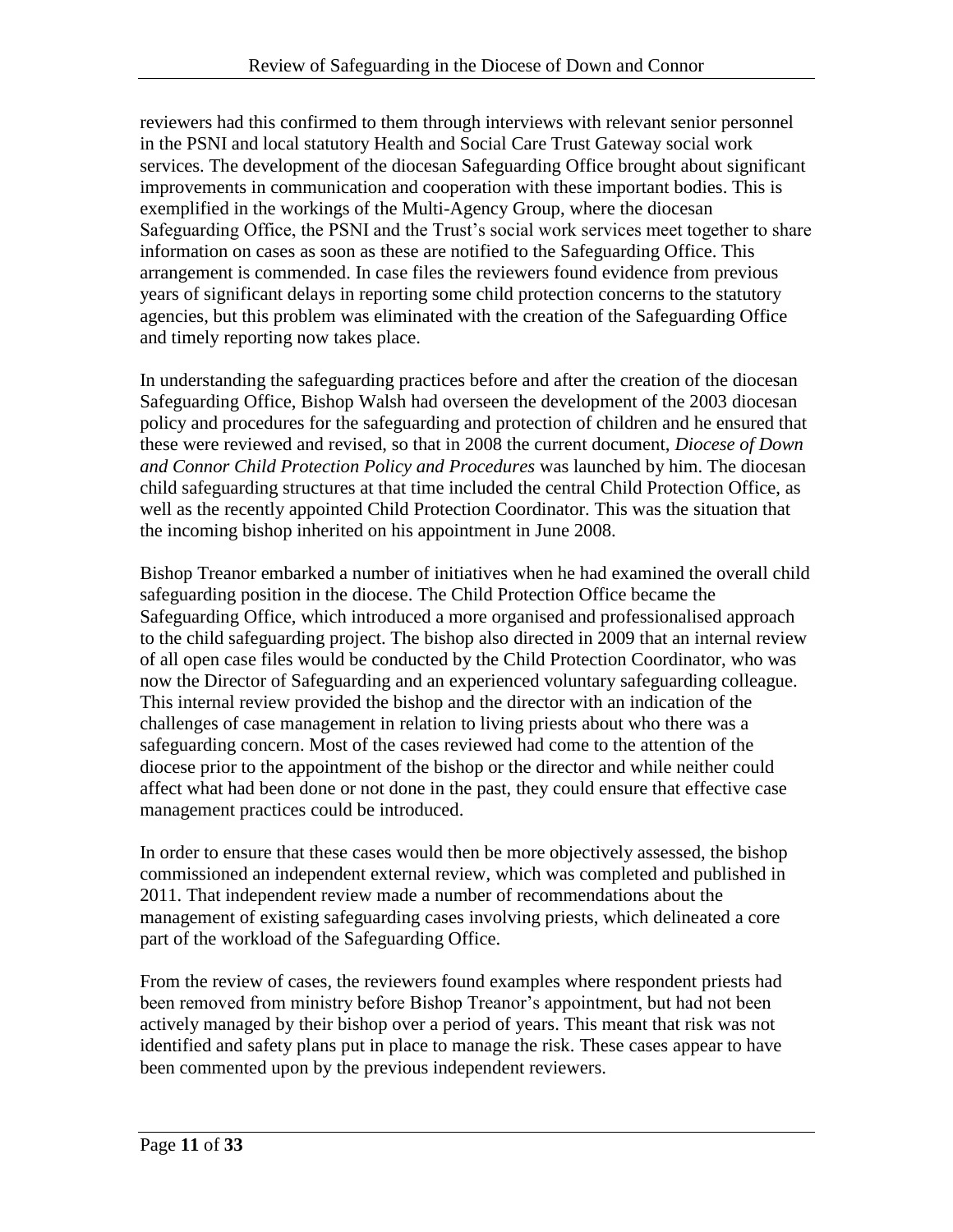A critical issue in the management of clerical child sexual abuse cases is the recognition and monitoring of risk. Where this is done effectively, it can prevent further abuse occurring. The practice of Down and Connor Diocese is to use "Multi-Agency meetings" for this process. The management of cases is the responsibility of the bishop and designated person; they must ensure that all risk is identified and appropriately managed, including the issuing of appropriate written directions and / or precepts to respondent priests. The diocese considers that cases which are processed jointly with the statutory sector have restrictions put in place and that this has been communicated in writing to the priest in question. However, the reviewers did not find written evidence of this in every case file that they examined.

There are 19 living priests of the Down and Connor Diocese about whom there have been child safeguarding concerns. Of these, seven had been known about before Bishop Treanor was appointed in June 2008. Two of these seven men had further historical allegations made against them after June 2008; and a further twelve diocesan priests also had historical allegations made against them since that time. The current bishop therefore has been responsible for ensuring that the cases of 14 living priests were and if necessary, are being effectively managed, as measured against the National Safeguarding Standards, statutory requirements in Northern Ireland and best safeguarding practice.

| The cases that have alloch since fune 2000 are as follows. |               |                              |
|------------------------------------------------------------|---------------|------------------------------|
| Year                                                       | <b>Number</b> | <b>Insufficient evidence</b> |
| 2009                                                       |               |                              |
| 2010                                                       |               |                              |
| 2011                                                       |               |                              |
| 2012                                                       |               |                              |

The cases that have arisen since June 2008 are as follows:

All 14 concerns / allegations have been properly managed. In the cases of seven of these men investigation by the PSNI did not establish sufficient evidence on which a prosecution could be pursued, of which three had not met the Church's threshold of a 'semblance of truth'. All of these seven priests are in good standing in the diocese.

Of the other seven, all are currently out of ministry, of who one is in the criminal investigation process and one is in prison.

It is right that the statutory criminal investigation should be completed prior to the diocese undertaking its own internal investigations and it is important that the diocese then does so. *Safeguarding Children: Standards and Guidance Document for the Catholic Church in Ireland*, under Resource 15 sets out the role and responsibilities of the designated person and of the Church authority in managing the concern / complaint / allegation from start to finish including:

- The preliminary internal enquiry
- Referral to the Health and Social Services/PSNI
- Any subsequent internal investigations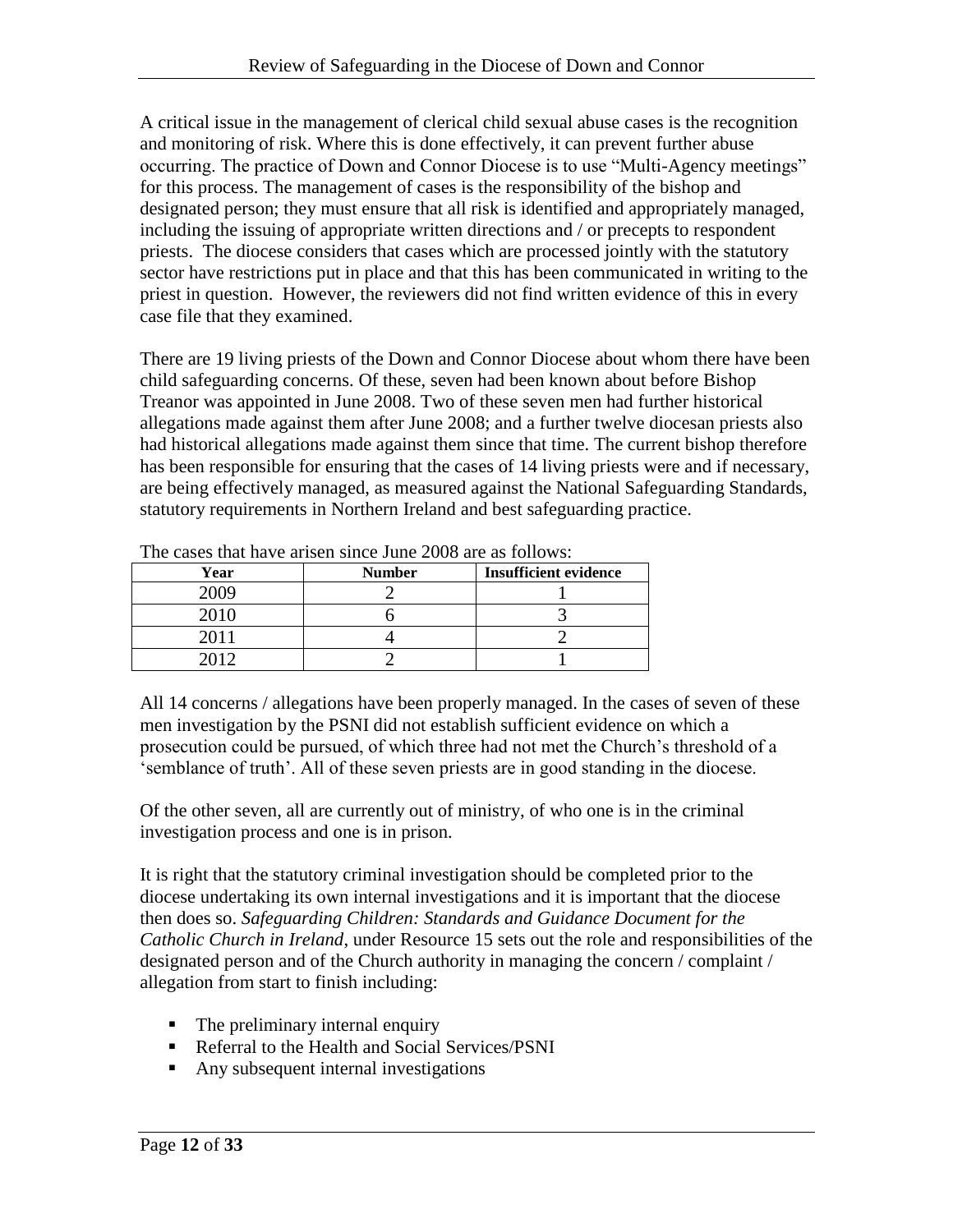Ideally, the canonical process set out in Resource 15 should be followed to ensure clarity, so a decree under Canon 1717 appoints the designated person or another competent person to conduct a preliminary inquiry, which is suspended to allow the statutory agencies to complete their work, and is re-initiated once that work is concluded.

As mentioned above, the reviewers saw evidence of Down and Connor linking well with the statutory authorities in a way that enabled timely investigations to be conducted. The reviewers had a very good discussion with two canon lawyers who provide advice and practical support to the bishop and the Safeguarding Office in relation to clerical child sexual abuse cases. A number of canonical processes in open active cases were initiated in 2012 and these are in train. Responses from the Congregation for the Doctrine of the Faith, still awaited, will be important in assisting the diocese in making key decisions in the management of these cases.

### **Recommendation 1**

**That the bishop ensures that a review and evaluation of the implementation of Resource 15, as outlined in the 2009** *Safeguarding Children: Standards and Guidance Document for the Catholic Church in Ireland* **is conducted in the Diocese of Down and Connor.** 

The reviewers have also discussed with the bishop and the Safeguarding Office staff, the need for the respondent priest to be informed in writing of the restrictions being imposed on his ministry and suggest that it is checked that this has happened in all relevant cases.

The reviewers have brought to the attention of the Safeguarding Office that a small amount of file documentation on canonical processes in pre-2008 cases is incomplete and have therefore advised that any missing documentation is searched for and appropriately inserted in the relevant case files.

### **Personnel**

The Child Safeguarding structures in place in the Diocese of Down and Connor are clearly described on the diocesan website at [http://www.downandconnor.org](http://www.downandconnor.org/) This is quite a sophisticated structure and may best be understood by reproducing overleaf the illustration used on the diocesan website.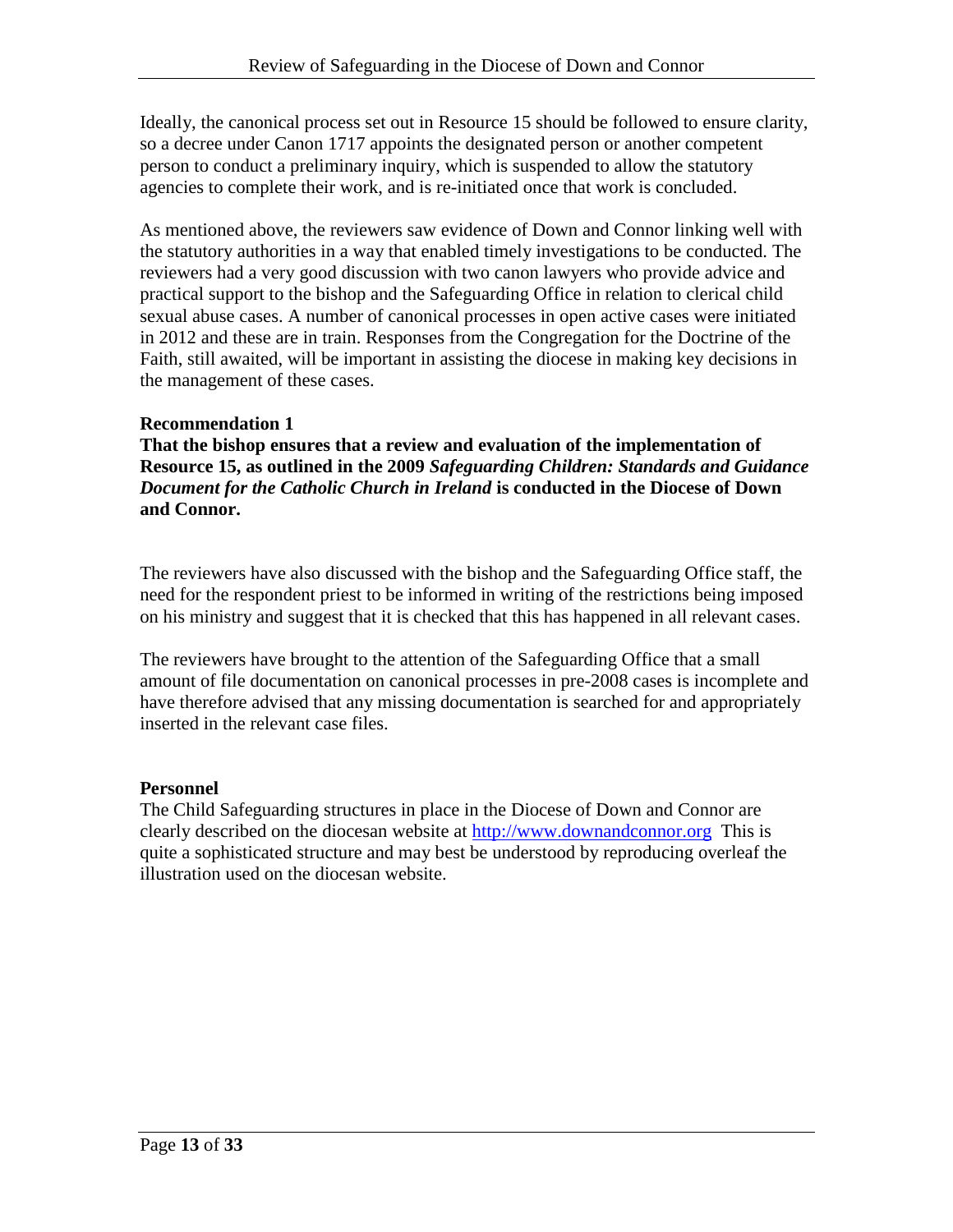### Diagram 1



The reviewers had the opportunity to meet all of the key parties and representatives of various elements that make up this structure. Within the Safeguarding Office there are a number of personnel who are employed in a professional capacity. The roles they occupy are as follows:

- Director for Safeguarding (also Designated Officer for Down and Connor) works 4 days per week. The current post holder is a professionally qualified female social worker with a background in statutory child and family social service work. "…her role is to develop and oversee the implementation of safeguarding practices for the diocese and to liaise with the statutory agencies in relation to the management of cases and the development of best practice".
- Vetting Co-ordinator for the Northern Dioceses (also Designated Officer for Down and Connor) works 2 days a week for the diocese in the Safeguarding office and 1.5 days as Vetting Co-ordinator. The current post holder is a retired male senior civil servant with extensive experience of information sharing and vetting. "…his role is to manage the vetting and barring arrangements for the six Northern Dioceses and he is accountable to the Northern Bishops.
- Development Consultant part-time post. The current post holder is a professionally qualified male social worker with a background in child and family statutory social work and he has also worked as a professional trainer in a voluntary child welfare agency. He "…is responsible for developing safeguarding policy and practice and providing advice, support and guidance for clergy and Parish Safeguarding Committee members".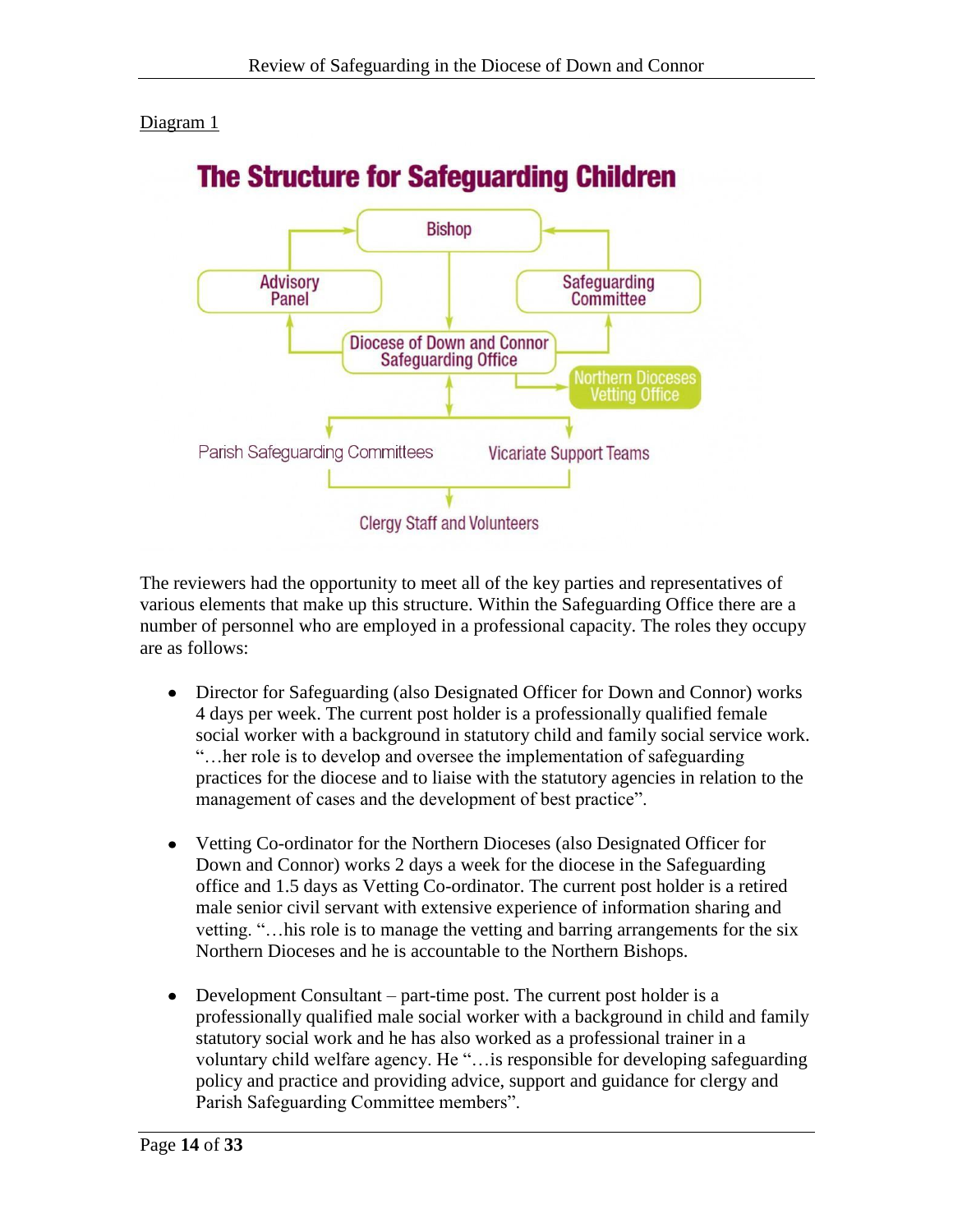- Training Consultant part-time post. The current post holder is a recently retired statutory Child Protection Training Officer. She "… is responsible for the training and support needs of a range of groups and individuals across the diocese and providing advice and guidance on matters of safeguarding practice within parishes".
	- o (Quotations taken from diocesan website)

The person with overall delegated responsibility from the bishop for child safeguarding within the Diocese of Down and Connor is the (acting) Diocesan Chancellor.

The first two posts deal in the main with case management and with vetting for all priests, staff and volunteers across the dioceses in Northern Ireland. The second two posts deal with training and development, (including policy and procedures) and with the support and coordination of parish and volunteer child safeguarding activity across the Diocese of Down and Connor. This is a very strong central child safeguarding team and is evidence of a commitment to and an investment in child safeguarding by the bishop and the diocese. The achievement of a good gender balance is also noted.

Criteria 2.1, 2.2 and 2.3 are well met. As indicated in their job profiles above, two staff share responsibilities as Designated Persons. This allows for cover and support for each other, depending on the particular circumstances of a case.

The reviewers assess that Criterion 2.4 under Standard 2 is fully met insofar as the records have been created and are being kept confidentially and securely. The diocese has introduced a signing in and out process, which identifies who accessed a file and for what purpose. Only designated staff are authorized to access a case management file. However, the Safeguarding Office needs to continue to improve the quality of these files by ensuring that all documents referred to in the case notes are on the file, such as assessment reports, that unnecessary additional copies of documents are removed and that for each case file, only originals of case notes, correspondence, reports and other documents are contained therein.

Some of the case files were created prior to the diocesan Safeguarding Office being established and the staff of that office cannot be held responsible for any shortcomings in the structure and content of those files. In order to ensure that the diocese has child safeguarding case management files of the best possible quality and utility, all documentation on the older files need to be indexed and catalogued and then this documentation needs to be merged with more recent material in the creation of comprehensive, consolidated files. It is helpful that files created post 2009 have been created using the NBSCCCI case file template.

# **Recommendation 2**

**That the bishop initiates a process whereby the pre-2009 child safeguarding case management files that are still open are brought up to the highest possible standards of accessibility, content and functionality.**

Criteria 2.5, 2.6 and 2.7 are met in full.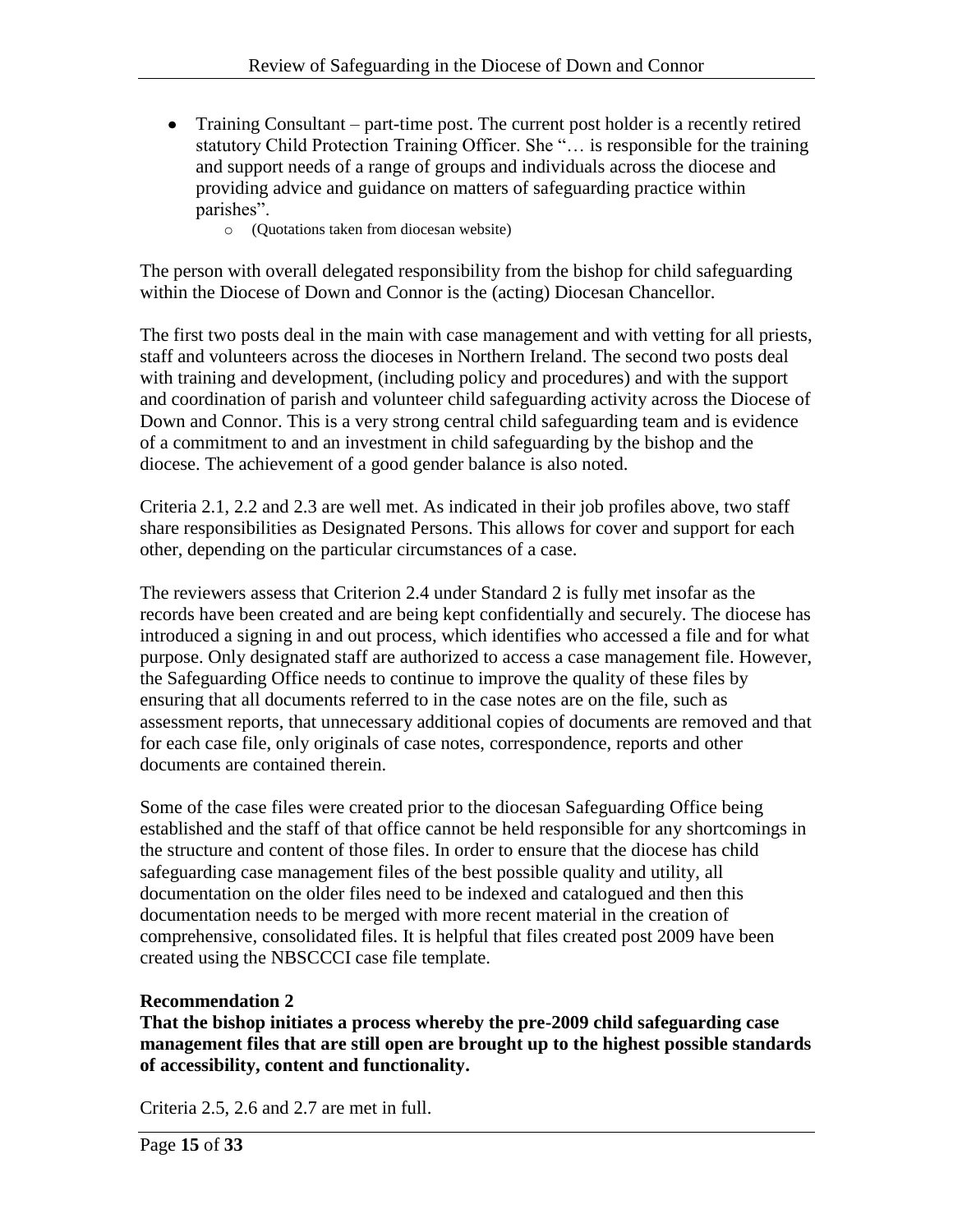### **Advisory Panel**

The reviewers had the opportunity to meet with three members of the Advisory Panel, which has been set up to provide support and guidance to the bishop. They reported that the present operation of the Advisory Panel is better than the one that operated prior to Bishop Treanor coming into post. They regard the management of the meetings now as being more formal and business like. Minutes are kept and all open cases known to the diocese are regularly reviewed. Normally cases will have been reported to the PSNI and the HSC prior to them coming to the Advisory Panel.

The advice provided by the Advisory Panel is communicated to the Bishop by the chair and by the director of safeguarding. The Advisory Panel receive feedback from the chair at the following meeting on the response from the bishop and on the actions taken on foot of their advice. The Advisory Panel members that the reviewers spoke to were happy with this "arm's length" relationship with the bishop, believing that this allows them to take a more objective approach in their deliberations: The bishop does not attend any part of their meetings. They clearly understood that the bishop is ultimately the decision maker in these cases.

As an improvement in the comprehensiveness of all case management files, the Safeguarding Office needs to ensure that all relevant case materials shared with the Advisory Panel and all relevant decisions recorded in Advisory Panel minutes are inserted into the file and clearly marked as relating to a meeting of the Advisory Panel. The reviewers did not find such records in every case management files examined and this needs attention.

The make-up of the Advisory Panel contains a good mix of relevant skills and expertise. In response to a question regarding ways in which their operation may be improved, the advisory Panel members highlighted the benefit of undertaking a training needs assessment for the Advisory Panel. They saw this as potentially very helpful for them in supporting their continued development. The following recommendation follows directly from the improvement identified by the panel members interviewed:

# **Recommendation 3**

### **That the bishop should ask the diocesan trainers to undertake a training needs assessment of the Advisory Panel in line with their request.**

The Director of Safeguarding in the diocese receives external professional supervision. The focus of the supervision provided is on administrative case management decision making. According to the supervisor, she takes care to avoid any conflicts of interest with her statutory child protection role and the arrangement is working well. While this is a professional, paid for service, the supervisor does not have a formal reporting relationship with the diocese. She did however state clearly that, were she to have any child safeguarding concern arising from her involvement as supervisor, she would communicate this to the diocese without delay.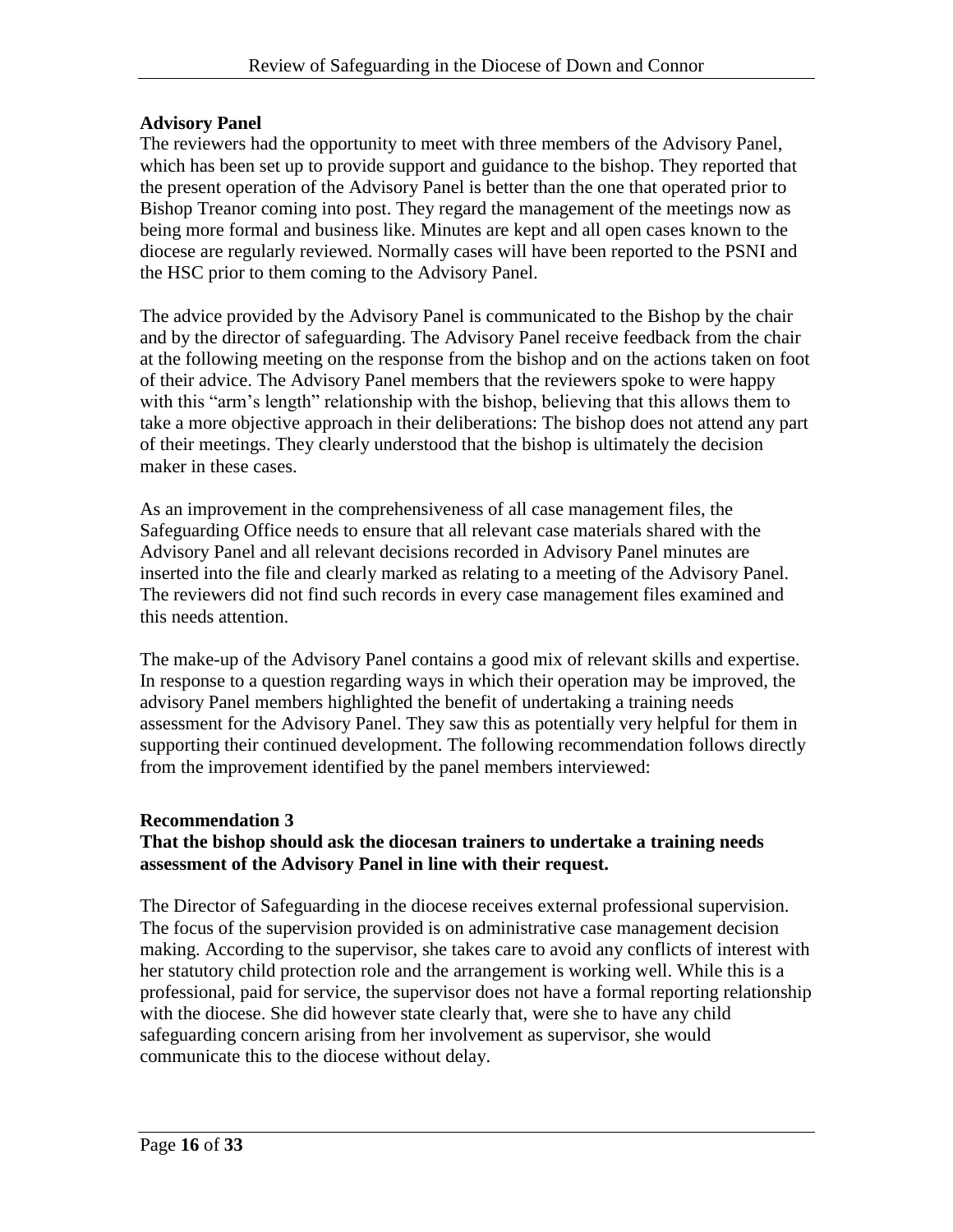The Director of Safeguarding provides supervision for the other professional staff in the Safeguarding Office. Her line management relationship in the diocese is to the acting Chancellor, who is a priest and canon lawyer.

In the planned development of a Safeguarding Commission in the Diocese of Down and Connor, all reporting relationships will be examined and if necessary, reorganised. In such reorganisation, care needs to be taken to ensure that there will be appropriate oversight of all of the activities undertaken by people who hold both authority and responsibility, while avoiding any unnecessary complexity of reporting.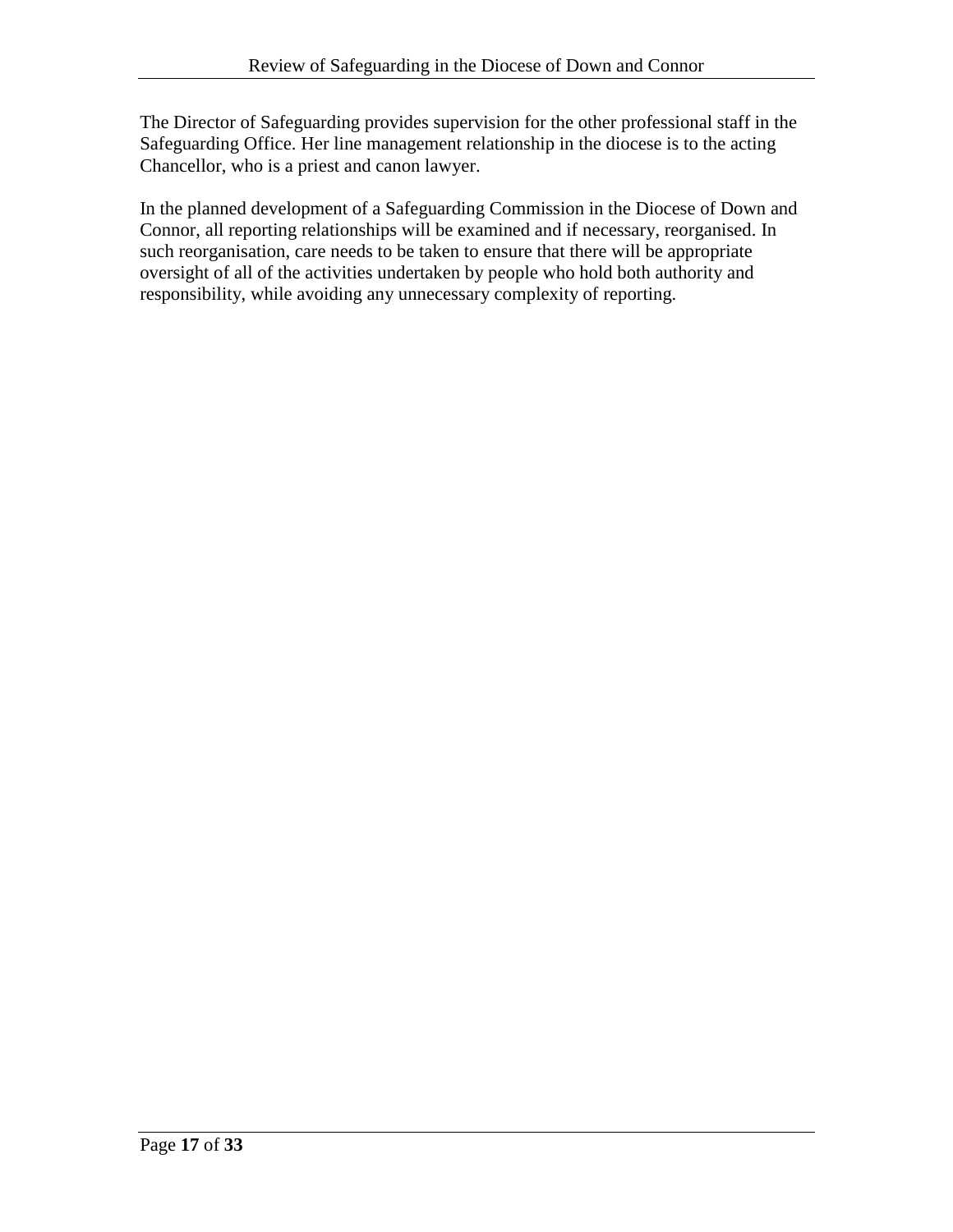### **Preventing Harm to Children**

*This standard requires that all procedures and practices relating to creating a safe environment for children be in place and effectively implemented. These include having safe recruitment and vetting practices in place, having clear codes of behaviour for adults who work with children and by operating safe activities for children.*

Compliance with Standard 3 is only fully achieved when a diocese meets the requirements of all twelve criteria against which the standard is measured. These criteria are grouped into three areas, safe recruitment and vetting, codes of behaviour and operating safe activities for children.

### **Criteria – safe recruitment and vetting**

| N <sub>0</sub> | <b>Criterion</b>                                                 | Met fully or     |
|----------------|------------------------------------------------------------------|------------------|
|                |                                                                  | Met partially or |
|                |                                                                  | Not met          |
| 3.1            | There are policies and procedures for recruiting Church          | Met fully        |
|                | personnel and assessing their suitability to work with children. |                  |
| 3.2            | The safe recruitment and vetting policy is in line with best     | Met fully        |
|                | practice guidance.                                               |                  |
| 3.3            | All those who have the opportunity for regular contact with      | Met fully        |
|                | children, or who are in positions of trust, complete a form      |                  |
|                | declaring any previous court convictions and undergo other       |                  |
|                | checks as required by legislation and guidance and this          |                  |
|                | information is then properly assessed and recorded.              |                  |

### **Criteria – Codes of behaviour**

| No  | <b>Criterion</b>                                                                                                                                                                                                                     | Met fully or<br>Met partially or<br>Not met |
|-----|--------------------------------------------------------------------------------------------------------------------------------------------------------------------------------------------------------------------------------------|---------------------------------------------|
| 3.4 | The Church organisation provides guidance on appropriate/<br>expected standards of behaviour of, adults towards children.                                                                                                            | Met fully                                   |
| 3.5 | There is guidance on expected and acceptable behaviour of<br>children towards other children (anti-bullying policy).                                                                                                                 | Met fully                                   |
| 3.6 | There are clear ways in which Church personnel can raise<br>allegations and suspicions about unacceptable behaviour<br>towards children by other Church personnel or volunteers<br>('whistle-blowing'), confidentially if necessary. | Met fully                                   |
| 3.7 | There are processes for dealing with children's unacceptable<br>behaviour that do not involve physical punishment or any<br>other form of degrading or humiliating treatment.                                                        | Met fully                                   |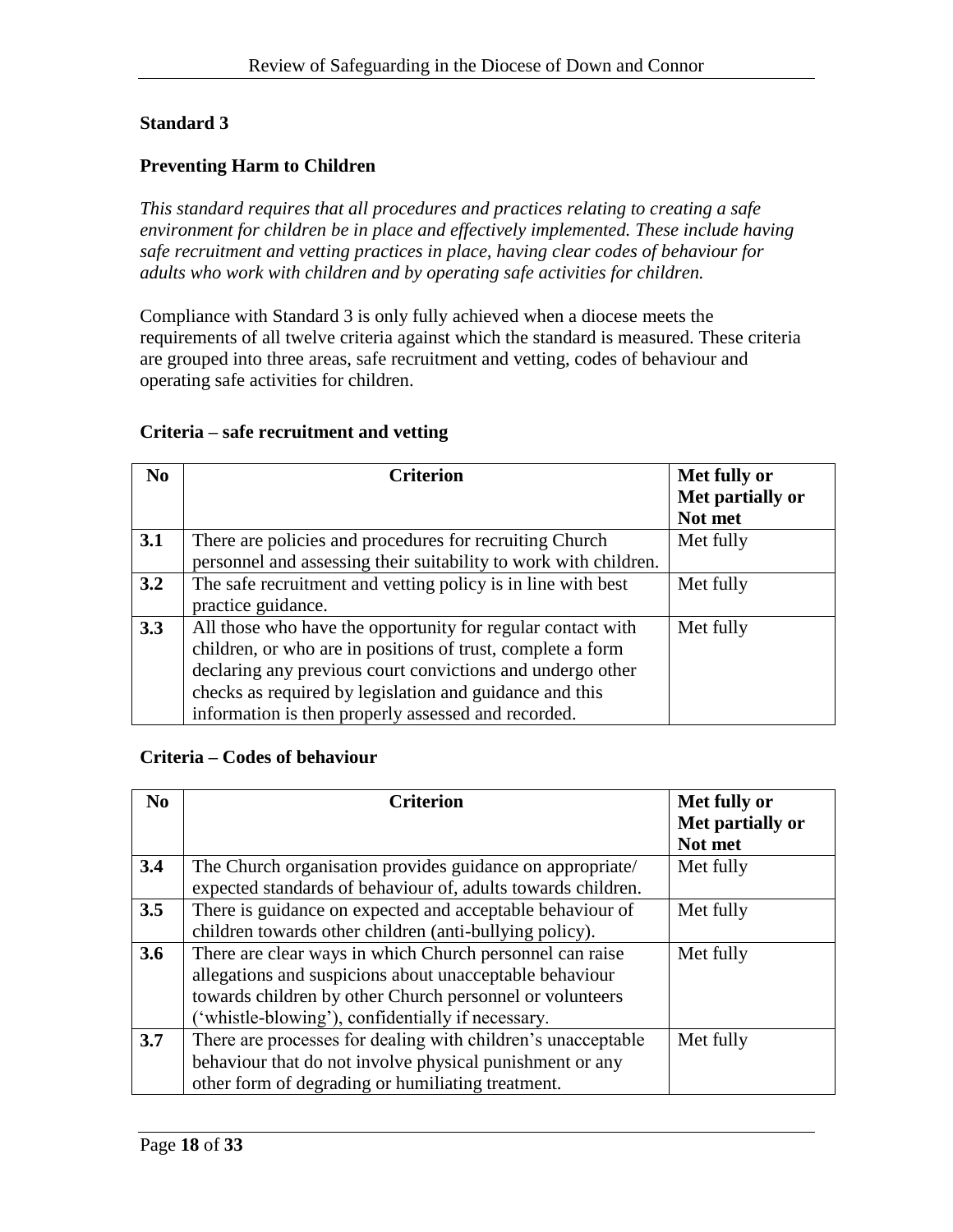| 3.8 | Guidance to staff and children makes it clear that             | Met fully |
|-----|----------------------------------------------------------------|-----------|
|     | discriminatory behaviour or language in relation to any of the |           |
|     | following is not acceptable: race, culture, age, gender,       |           |
|     | disability, religion, sexuality or political views.            |           |
| 3.9 | Policies include guidelines on the personal/intimate care of   | Met fully |
|     | children with disabilities, including appropriate and          |           |
|     | inappropriate touch.                                           |           |

# **Criteria – Operating safe activities for children**

| N <sub>0</sub> | <b>Criterion</b>                                                 | Met fully or     |
|----------------|------------------------------------------------------------------|------------------|
|                |                                                                  | Met partially or |
|                |                                                                  | Not met          |
| 3.10           | There is guidance on assessing all possible risks when working   | Met fully        |
|                | with children – especially in activities that involve time spent |                  |
|                | away from home.                                                  |                  |
| 3.11           | When operating projects/ activities children are adequately      | Met fully        |
|                | supervised and protected at all times.                           |                  |
| 3.12           | Guidelines exist for appropriate use of information technology   | Met fully        |
|                | (such as mobile phones, email, digital cameras, websites, the    |                  |
|                | Internet) to make sure that children are not put in danger and   |                  |
|                | exposed to abuse and exploitation.                               |                  |

The Diocese of Down and Connor is to be commended for meeting the requirements of all of the twelve criteria against which compliance with Standard 3 is evaluated.

Reference has already been made to the fact that this diocese is very well supported by approximately 470 committed, trained and enthusiastic volunteers who together make up an effective safeguarding structure. This structure differs from that which is found in all other dioceses in that it incorporates a vicariate structure. There are twelve Vicariate Support Teams in place in the diocese (see Diagram 1 in the previous section). This structure has been adopted as it was seen as better suited to the size of the diocese and the fact that it is split between urban and rural parishes.

The diocese has also developed committees at parish level, Parish Safeguarding Committees, to coordinate local safeguarding activities and to provide a forum in which volunteers can share information and ideas, as well as giving accountability and receiving support. Drawing on the content of the interviews that the reviewers had with parish and vicariate safeguarding committee members, this structure appears to be working well. Each of the chairs of the vicariate safeguarding committees meets with the chairs of the parish committees once or twice a year. Training is also provided on a regular basis at both levels and in this way, key policy and practice guidance developments are cascaded down through the dioceses. This structure clearly requires a great deal of support and maintenance from the diocesan Safeguarding Office, which is commended.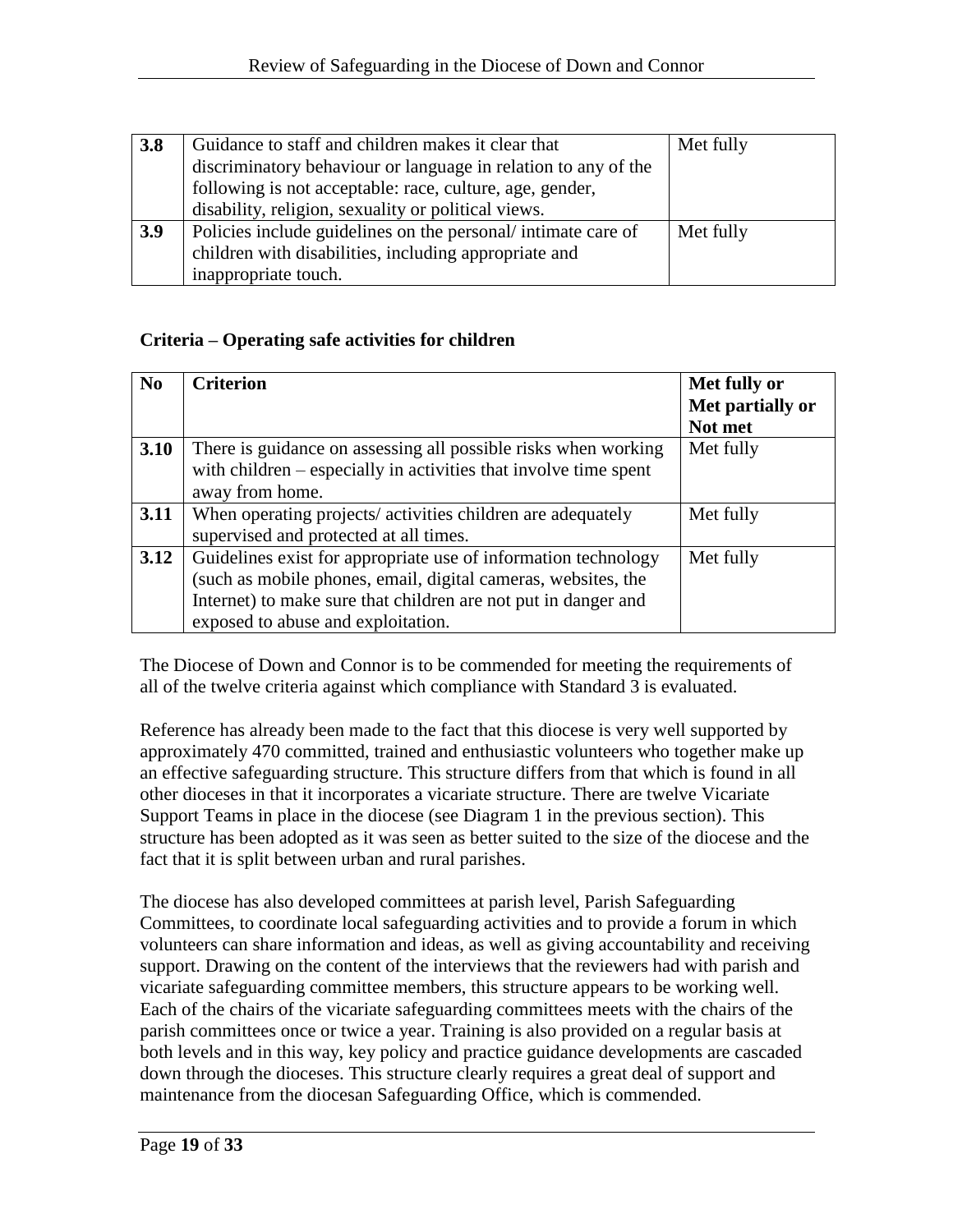The appropriate checks with Access NI for all volunteers are initiated through the Parish Safeguarding Committees. The request for the check is managed by the designated vetting co-ordinator appointed by the bishops of the Armagh metropolitan area who is attached to the diocese. The services provided by this staff member ensure diocesan compliance with Criteria 3.2 and 3.3.

The safeguarding volunteers in interview spoke of the various ways in which they try and keep the safeguarding message before parishioners on a regular basis but in interesting ways, one of which was the designation of an annual "*Safeguarding Sunday*". This involves them speaking to all attending Mass in the parish about the safeguarding work that is being undertaken, as well as what is planned. The diocese has produced in April 2012 an excellent document titled *A Resource Pack to support the practice of parishes in their implementation of the Diocese of Down and Connor Safeguarding Policies, Procedures and Guidance*, which translates the more detailed diocesan guidance into accessible and easily implemented local guidance. Between both documents, the Diocese of Down and Connor has produced the evidence required to meet the requirements of Criteria 3.1, 3.4, 3.5, 3.7, 3.8, 3.9, 3.10 and 3.11.

Among the documents produced by the Diocese of Down and Connor are Addendum 1: *Whistleblowing Policy and Procedures*; Addendum 2: *Guidance for Diocesan clergy, staff and volunteers in relation to Photographs and Images of children and young people*; Addendum 3: *Guidance on Using Social Networking Services and Social Media: Promoting Safe and Responsible Use;* and Addendum 4: *Guidance for text and email messaging,* all of which documents were published in January 2012 and are available on the diocesan website. The information and guidance contained in these documents ensures that Criteria 3.6 and 3.12 are met. The diocese is to be commended for having developed a specific piece of guidance on *whistle-blowing*, something which the reviewers have not encountered in the course of reviews elsewhere.

The volunteers that were interviewed were particularly appreciative of the support that they receive from the trainers attached to the diocese. They spoke of being kept informed by them and said that if they had any issues at any time with regard to their role, they could go to them for help. Importantly they all concurred that they could stand down from their role at any time if they needed to do so and did not feel in any way trapped in it. Indeed, the overall impression was one of them enjoying what they were doing and feeling very good about their contribution. They also stated that they feel well supported in their roles by their parish priests.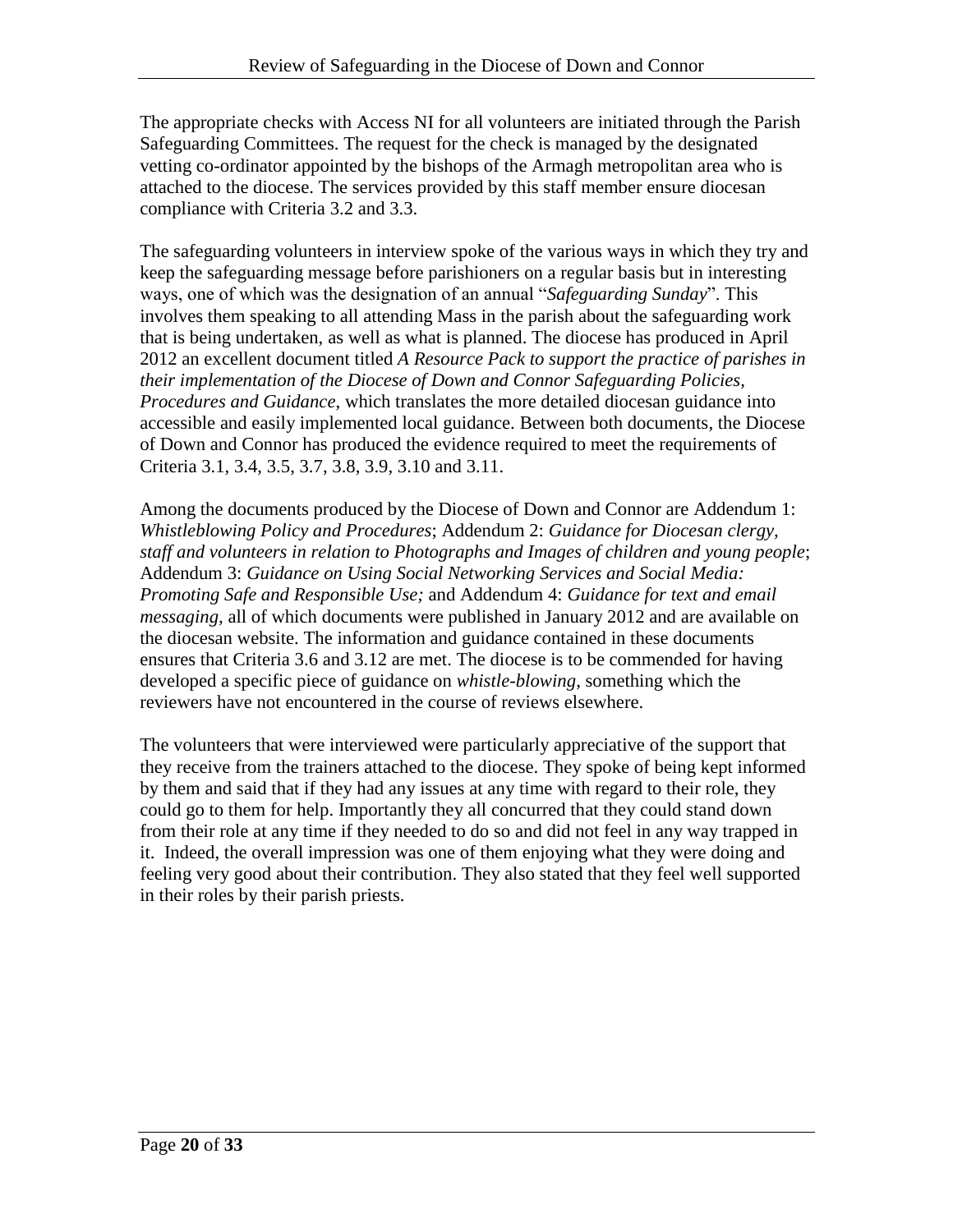# **Training and Education**

*All Church personnel should be offered training in child protection to maintain high standards and good practice.*

# **Criteria**

| <b>Number</b> | <b>Criterion</b>                                         | Met fully or     |
|---------------|----------------------------------------------------------|------------------|
|               |                                                          | Met partially or |
|               |                                                          | Not met          |
| 4.1           | All Church personnel who work with children are          | Met fully        |
|               | inducted into the Church's policy and procedures on      |                  |
|               | child protection when they begin working within          |                  |
|               | Church organisations.                                    |                  |
| 4.2           | Identified Church personnel are provided with            | Met fully        |
|               | appropriate training for keeping children safe with      |                  |
|               | regular opportunities to update their skills and         |                  |
|               | knowledge.                                               |                  |
| 4.3           | Training is provided to those with additional            | Met fully        |
|               | responsibilities such as recruiting and selecting staff, |                  |
|               | dealing with complaints, disciplinary processes,         |                  |
|               | managing risk, acting as designated person.              |                  |
| 4.4           | Training programmes are approved by National             | Met fully        |
|               | Board for Safeguarding Children and updated in line      |                  |
|               | with current legislation, guidance and best practice.    |                  |

The diocese has a designated resource for training. The position is split between two experienced trainers who work for one and a half or two and a half days a week. One is referred to as a Development Consultant and the other as a Training Consultant.

The Development Consultant described to the reviewers the process which led to the creation of the suite of guidance documents in the diocese. He stressed the usefulness of the annual safeguarding audit that is undertaken in each of the parishes and submitted to the Safeguarding Office. This exercise has helped them to identify the key training needs in the diocese. The Safeguarding Office has compiled a report in 2012 based on the parish self-audits and forwarded this to the NBSCCCI.

The diocese provides training for its volunteers and this is managed and partly delivered by the Training Consultant. She is an accredited trainer through the NBSCCCI and attends the Armagh metropolitan group of trainers meetings. The diocese has produced a calendar of training activities which details the sessions that have been delivered and are planned. It is a challenge to cover such an extensive diocese effectively but it is a tribute to the two consultants that they are able to do so as well as they do, along with a number of volunteer trainers.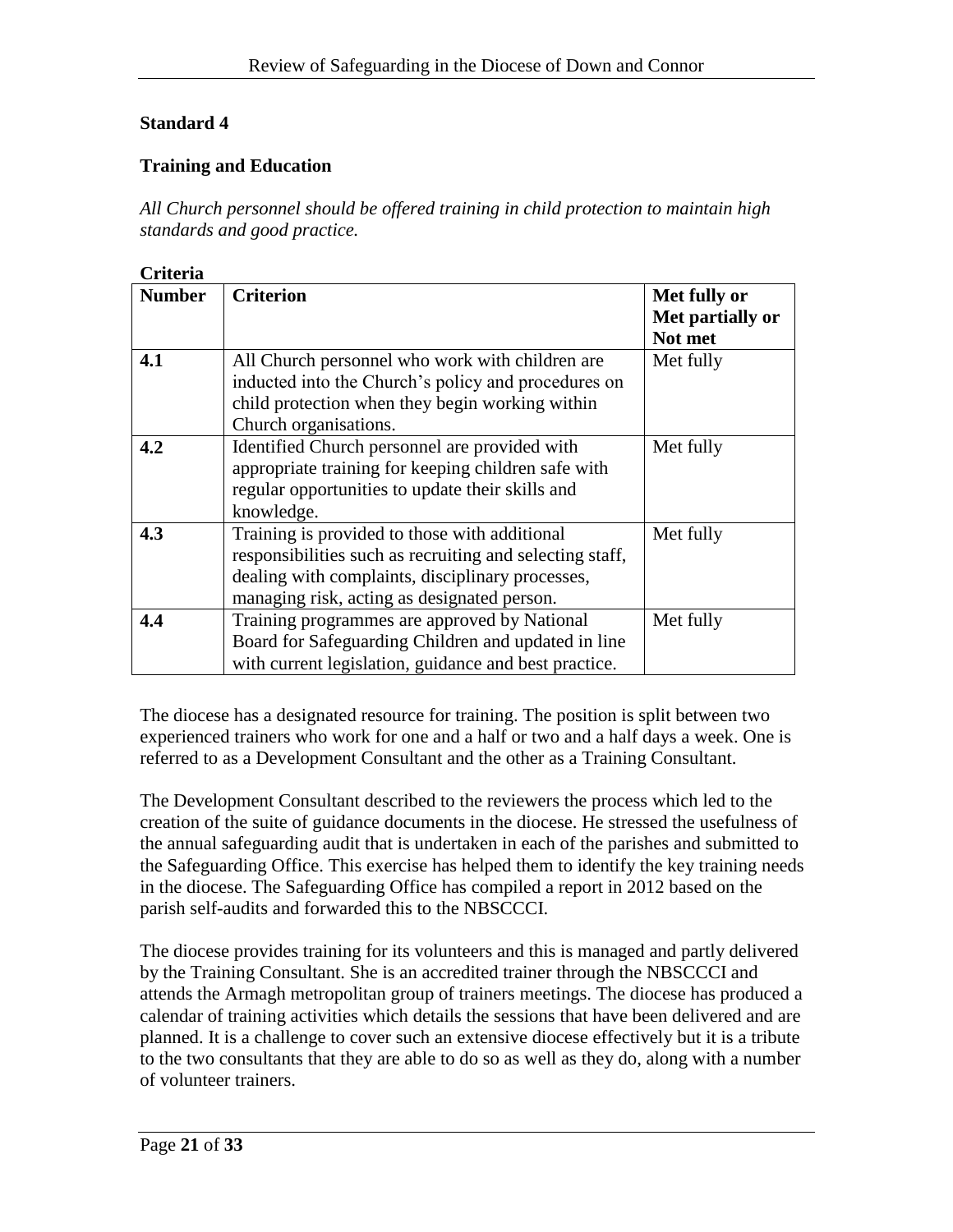The information contained on the diocesan website related to training activities for safeguarding children is of an exceptional standard. Each area of training is dealt with in detail and a complete and comprehensive suite of relevant training materials have been produced. This is evidence of very focused and professional work over the years 2009 to 2012. The diocese is now at an advanced stage in the development of a parallel structure, policy and procedures in relation to the safeguarding of vulnerable adults.

The diocese is to be commended in regard to the investment that it has made in training for volunteers. It has successfully recruited a large number of these and it maintains them very well. The numbers being trained is impressive, over 2,000 people in a three-year period.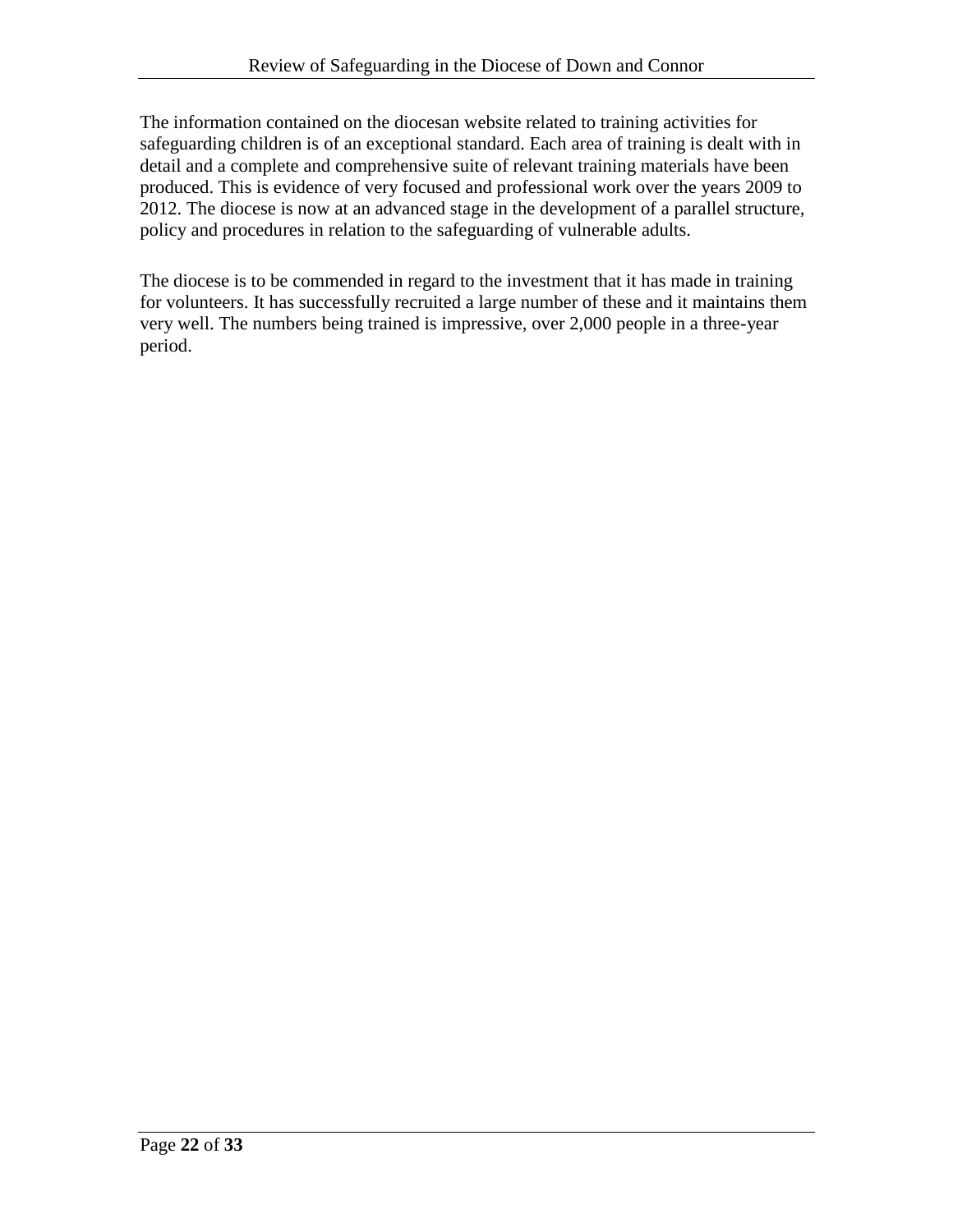# **Communicating the Church's Safeguarding Message**

*This standard requires that the Church's safeguarding policies and procedures be successfully communicated to Church personnel and parishioners (including children). This can be achieved through the prominent display of the Church policy, making children aware of their right to speak out and knowing who to speak to, having the Designated Person's contact details clearly visible, ensuring Church personnel have access to contact details for child protection services, having good working relationships with statutory child protection agencies and developing a communication plan which reflects the Church's commitment to transparency.*

| <b>Number</b> | <b>Criterion</b>                                      | Met fully or     |
|---------------|-------------------------------------------------------|------------------|
|               |                                                       | Met partially or |
|               |                                                       | Not met          |
| 5.1           | The child protection policy is openly displayed and   | Met fully        |
|               | available to everyone.                                |                  |
| 5.2           | Children are made aware of their right to be safe     | Met fully        |
|               | from abuse and who to speak to if they have           |                  |
|               | concerns.                                             |                  |
| 5.3           | Everyone in Church organisations knows who the        | Met fully        |
|               | designated person is and how to contact them.         |                  |
| 5.4           | Church personnel are provided with contact details of | Met fully        |
|               | local child protection services, such as Health and   |                  |
|               | Social Care Trusts / Health Service Executive, PSNI,  |                  |
|               | telephone helplines and the designated person.        |                  |
| 5.5           | Church organisations establish links with statutory   | Met fully        |
|               | child protection agencies to develop good working     |                  |
|               | relationships in order to keep children safe.         |                  |
| 5.6           | Church organisations at diocesan and religious order  | Met fully        |
|               | level have an established communications policy       |                  |
|               | which reflects a commitment to transparency and       |                  |
|               | openness.                                             |                  |

### **Criteria**

The Safeguarding Office has had its own website since 2010, on which it has placed all of the current operational policies and procedures for child safeguarding in the diocese. This ensures that there are wide distribution of and ease of accessibility to important information throughout the diocese. Attention is paid to ensuring that key safeguarding messages are communicated at parish level through the volunteers who staff the safeguarding structure. Reference has already been made to activities such as having an annual "*Safeguarding Sunday"* in some parishes. This is to be commended and also evidences the fact that the clergy generally are supporting the development of good safeguarding practice in the diocese.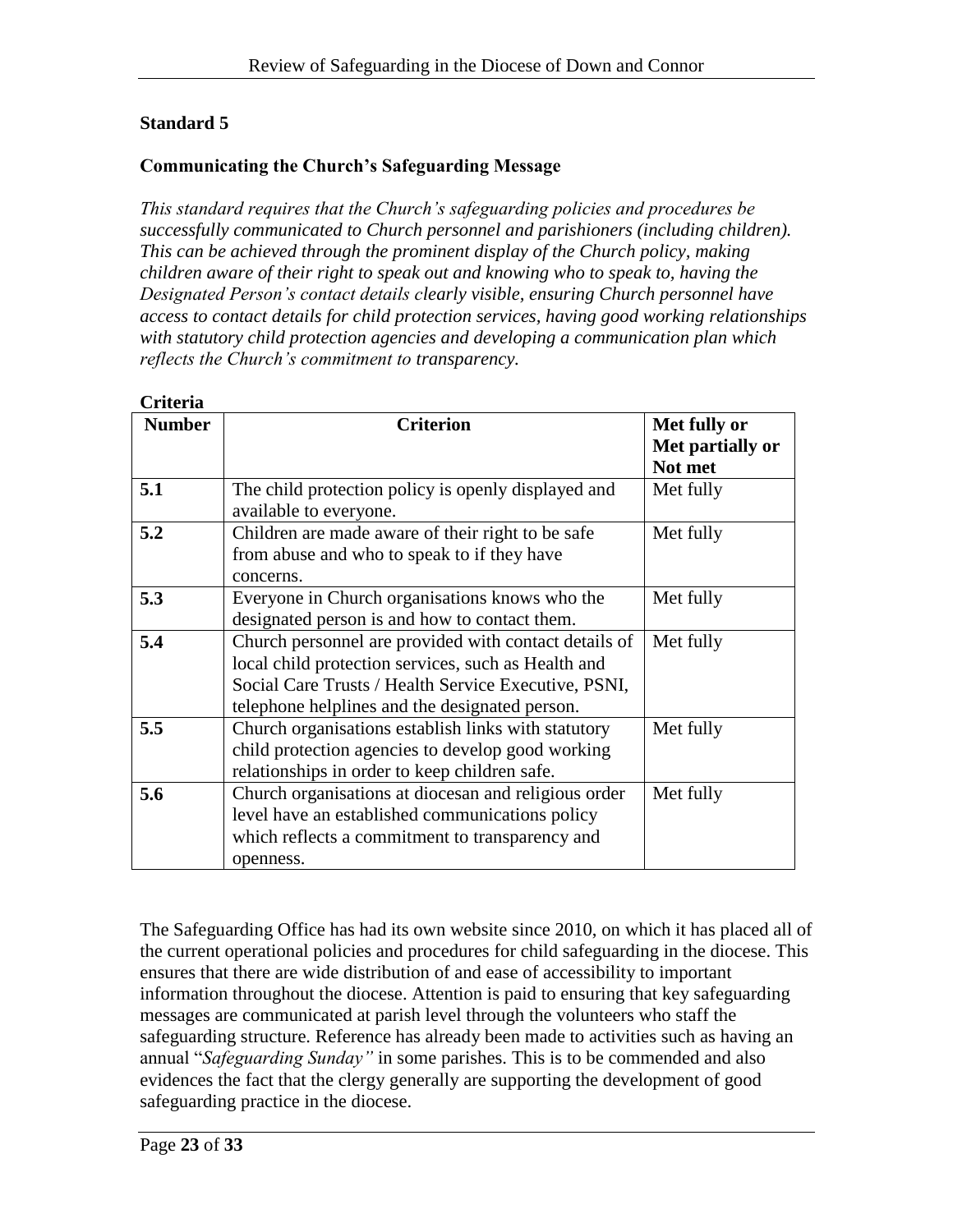It was reported to the reviewers that the contact details of the statutory agencies responsible for child protection are widely displayed throughout the diocese. Sample notices were shown to the reviewers and this fact was confirmed by the parish volunteers that were interviewed.

The Diocese of Down and Connor published a clearly worded notice of this NBSCCCI review exercise on its Safeguarding section of the diocesan website, in which contact details for people who have a child safeguarding concern were provided and people who wished to speak about having been abused by clergy of the diocese were invited to come forward. This is commended.

The Diocese of Down and Connor published a Communications Policy in May 2012. The policy is on the diocesan website. This lucid document establishes standards for diocesan safeguarding communications and sets out goals to be achieved. This is commended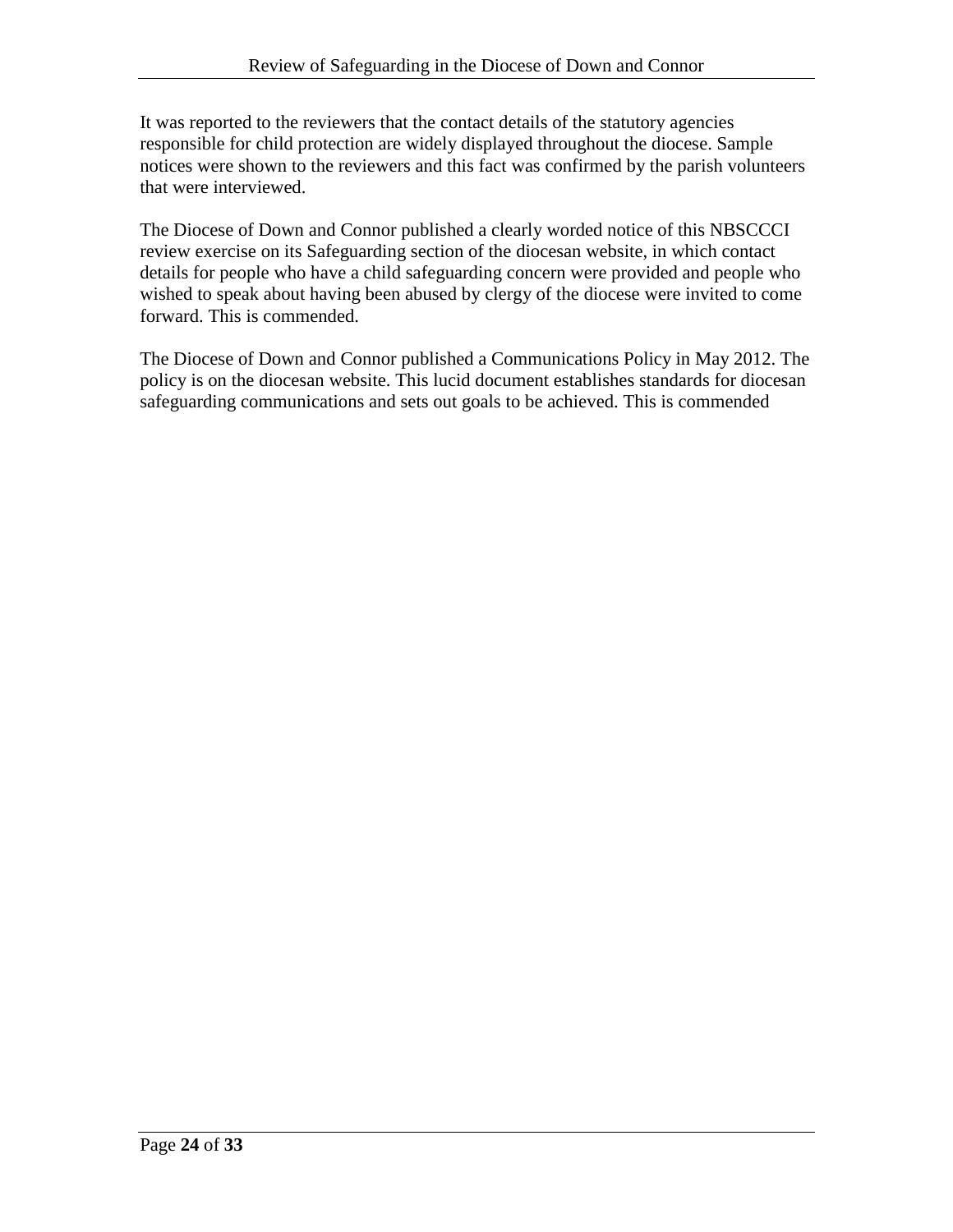### **Access to Advice and Support**

*Those who have suffered child abuse should receive a compassionate and just response and should be offered appropriate pastoral care to rebuild their lives.*

*Those who have harmed others should be helped to face up to the reality of abuse, as well as being assisted in healing.*

### **Criteria**

| <b>Number</b> | <b>Criterion</b>                                                                                                                                                                                                                | Met fully or<br>Met partially or<br>Not met |
|---------------|---------------------------------------------------------------------------------------------------------------------------------------------------------------------------------------------------------------------------------|---------------------------------------------|
| 6.1           | Church personnel with special responsibilities for<br>keeping children safe have access to specialist<br>advice, support and information on child protection.                                                                   | Met fully                                   |
| 6.2           | Contacts are established at a national and/ or local<br>level with the relevant child protection/welfare<br>agencies and helplines that can provide information,<br>support and assistance to children and Church<br>personnel. | Met fully                                   |
| 6.3           | There is guidance on how to respond to and support a<br>child who is suspected to have been abused whether<br>that abuse is by someone within the Church or in the<br>community, including family members or peers.             | Met fully                                   |
| 6.4           | Information is provided to those who have<br>experienced abuse on how to seek support.                                                                                                                                          | Met fully                                   |
| 6.5           | Appropriate support is provided to those who have<br>perpetrated abuse to help them to face up to the<br>reality of abuse as well as to promote healing in a<br>manner which does not compromise children's<br>safety.          | Met partially                               |

The diocese has established a designated resource for the provision of support to those who have been harmed. This is in addition to the services offered through *Towards Healing*. This support service has been in place for three years and has been used by approximately ten people to date. In one case as an example, the reviewers saw evidence of good work being undertaken by the support staff, which included appropriate referral to professional counselling or psychotherapy services. However, the case files do not always contain details of the support work that is being done and this needs to be specifically addressed by strengthening the link between the support personnel and the professional staff who maintain the case management files.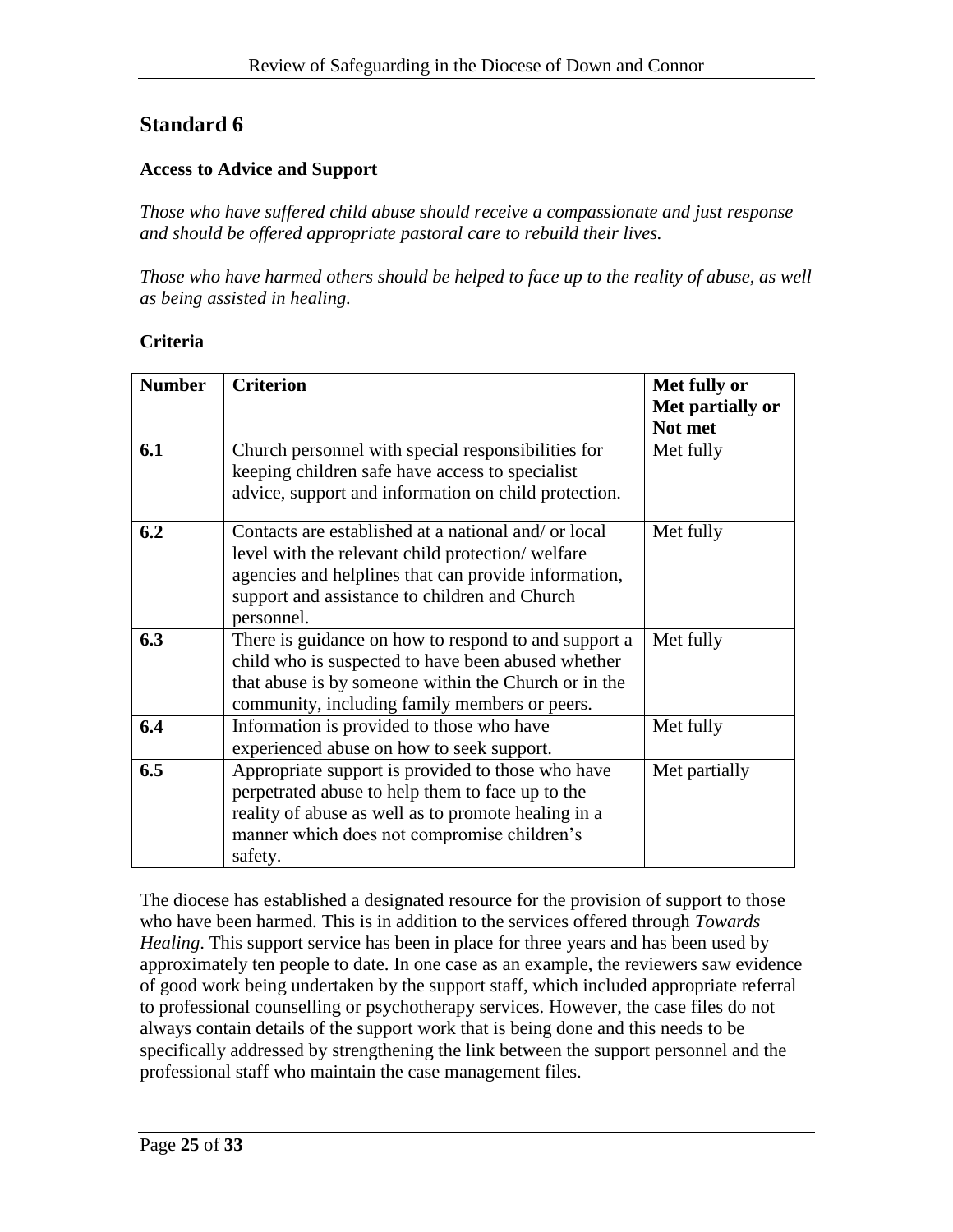Older, pre-2008 case files do not contain a great deal of evidence of a widespread availability of such supports to victims prior to the establishing of the Safeguarding Office.

The reviewers did not see evidence on every current open case files of the specific victim support being provided to the complainant(s). However, there can be a number of reasons for this. Some adults do not make a complaint of abuse by a priest directly to the Church authority responsible for that priest and in the case of the Down and Connor Diocese, some complainants have not identified themselves to the diocese at any stage. Complainants can tell their story to the police but stop short of making a signed complaint, or they might engage a solicitor but instruct her/him not to disclose their identity to the diocese, or they can make contact with the diocese anonymously or via a third party. In as many situations as possible, the diocese does attempt to communicate with complainants and to make them aware of what supports they can avail of in terms of counselling and pastoral care services. Letters are sent to unidentified complainants via the PSNI or their solicitor to invite them to make contact with the Safeguarding Office. It is understandable that some adults, who were abused by a priest as children, would not want to have any contact with the Church authority responsible for their abuser.

The reviewers acknowledge the work undertaken by the support workers within the victim support scheme. The diocese has advised that this scheme is part of its victim support strategy. The reviewers did not see a written strategy, but did read the *Liaison Support Worker - Diocese of Down and Connor* proposal document in which the role of the Support Worker is set out in detail. The June 2011 leaflet, *What to do if you have a concern, suspicion or wish to make an allegation of child abuse: Making contact with the Designated Officer*, also provides information on supports available to complainants.

### Criterion 6.4 is fully met*.*

The reviewers interviewed two priests who had been appointed by the diocese to act as Advisers to respondent priests who are out of ministry. Both of these had been appointed by the bishop to act as a support to priests who were subject to an allegation. They had a good understanding of their role which they felt was an important one, not just for the individual priest that they are working with but also to the wider constituency of priests, communicating to them that even when you find yourself in the position of being subject to an allegation, your pastoral needs and rights will be respected by the diocese. They both felt that there was a danger that they could be caught in the middle between the diocese and the accused priest on occasions. However, experience and the availability of others who occupy the role are helpful to them to keep matters in perspective. Both priests described the NBSCCCI guidance document and training provided as being very helpful to them. They said that there would be real benefit in bringing all the priest advisers with the diocese together once or twice a year to discuss their work and on-going development. They felt that such gatherings could help to support the development of their own knowledge and understanding and therefore the quality of their service. Care would need to be taken in such discussion to avoid the identification of the respondent priests who are being supported by the Priest Advisers.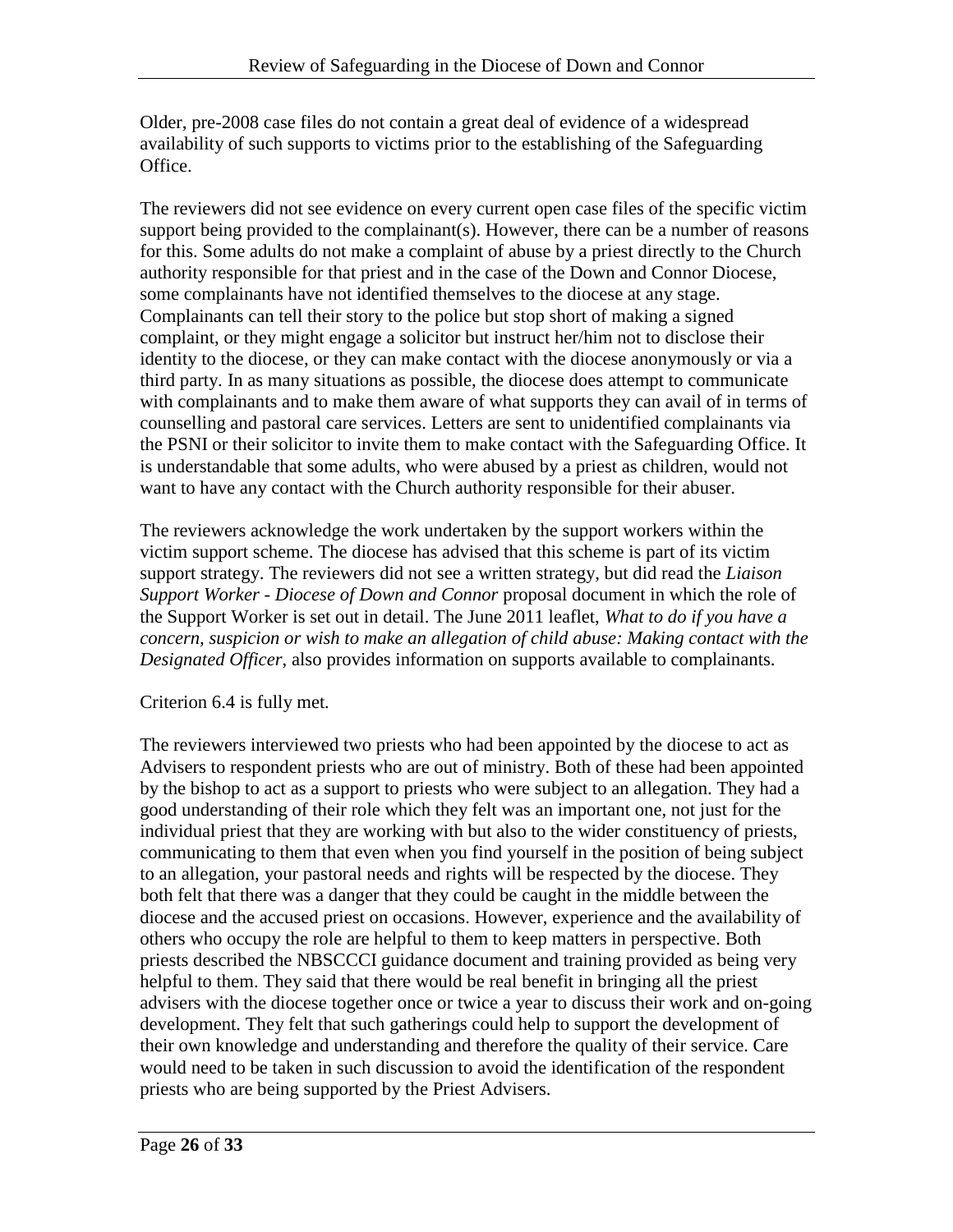# **Recommendation 4**

### **That the bishop brings all the priest advisers together on a regular basis to receive support in their role and to develop thinking and planning for the development of this element of the diocesan safeguarding work.**

The reviewers did not see evidence in every open case management files of risk assessments and risk management/safety plans. It is for this reason that Criterion 6.5 is not fully met. The diocese has stated that the decision as to whether or not a risk assessment is required is determined by both the multi-agency and/or Advisory Panel. They added that if a case file does not contain a risk assessment, this is because it has been decided at one of these forums, that such an assessment is not necessary. The reviewers are aware from their discussions that there may be a difference between the terminology used by the Safeguarding Office and that used by the reviewers in relation to this particular aspect of safeguarding practice. For this reason and to be sure that the findings and recommendations of previous case reviews are revisited, the following recommendation is made, namely:

### **Recommendation 5**

**That the bishop, with the staff of the Safeguarding Office, analyse the results of the 2009 internal diocesan review of case management files to ensure that those living priests of the diocese of Down and Connor who require to be risk assessed on the basis of child safeguarding concerns, have been so assessed and that written risk management plans have been developed and are being implemented with respect to them.**

The reviewers are aware of and commend the manner in which risk assessment is not seen as a single event but is on-going and open cases are brought to the Advisory Panel for review on a continuing basis. If believed to be necessary, a priest will be asked to attend for a new specialist assessment to ensure that the information being acted on is current. The diocese also uses the tripartite meetings with the two statutory child protection agencies as a forum in which risk is discussed and kept under review.

The monitoring, supporting and risk managing of priests who have been assessed as posing an on-going threat to children is a challenge faced by all Church authorities on the island of Ireland.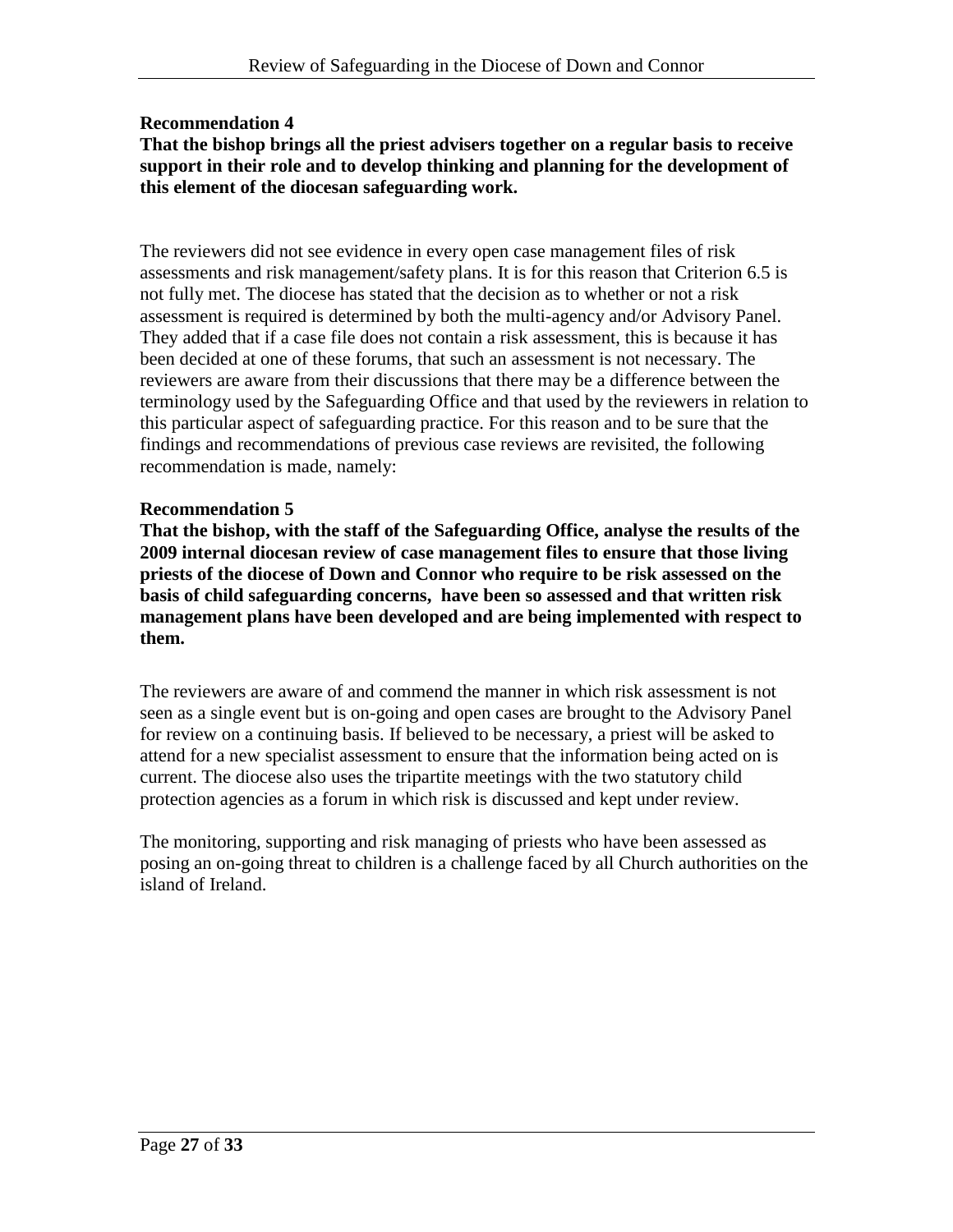### **Implementing and Monitoring Standards**

*Standard 7 outlines the need to develop a plan of action, which monitors the effectiveness of the steps being taken to keep children safe. This is achieved through making a written plan, having the human and financial resources available, monitoring compliance and ensuring all allegations and suspicions are recorded and stored securely.*

| <b>Criteria</b> |  |
|-----------------|--|
|                 |  |

| СПІСНА        |                                                                                                                                                                               |                                             |  |  |
|---------------|-------------------------------------------------------------------------------------------------------------------------------------------------------------------------------|---------------------------------------------|--|--|
| <b>Number</b> | <b>Criterion</b>                                                                                                                                                              | Met fully or<br>Met partially or<br>Not met |  |  |
| 7.1           | There is a written plan showing what steps will be<br>taken to keep children safe, who is responsible for<br>implementing these measures and when these will be<br>completed. | Met partially                               |  |  |
| 7.2           | The human or financial resources necessary for<br>implementing the plan are made available.                                                                                   | Met fully                                   |  |  |
| 7.3           | Arrangements are in place to monitor compliance<br>with child protection policies and procedures.                                                                             | Met fully                                   |  |  |
| 7.4           | Processes are in place to ask parishioners (children<br>and parents/ carers) about their views on policies and<br>practices for keeping children safe.                        | Met fully                                   |  |  |
| 7.5           | All incidents, allegations/suspicions of abuse are<br>recorded and stored securely.                                                                                           | Met fully                                   |  |  |

In the *Annual Diocesan Safeguarding Standards Audit for the NBSCCCI 2012* report on the Diocese of Down and Connor website, the response to Criterion 7.1 is as follows:

The Safeguarding Plan for the Diocese of Down and Connor is outlined in a number of documents, namely

- The Child Protection Policy and Procedures (revised 2011)
- The new Resource Pack for parishes, February 2012
- Working Together to Safeguard Children and Young people, Dec 2010
- Safeguarding Office Annual Report 2010/2011.
- Safeguarding Children Diocesan Annual Audit for the National Board  $\bullet$ (2012)

It is then proposed that:

When the New Safeguarding Commission is established, a three year Strategic Plan will be developed and implemented by the Commission. This 3 year strategy will outline the priorities for the Diocese, who will assume responsibility for these, and the time frame for completion of these.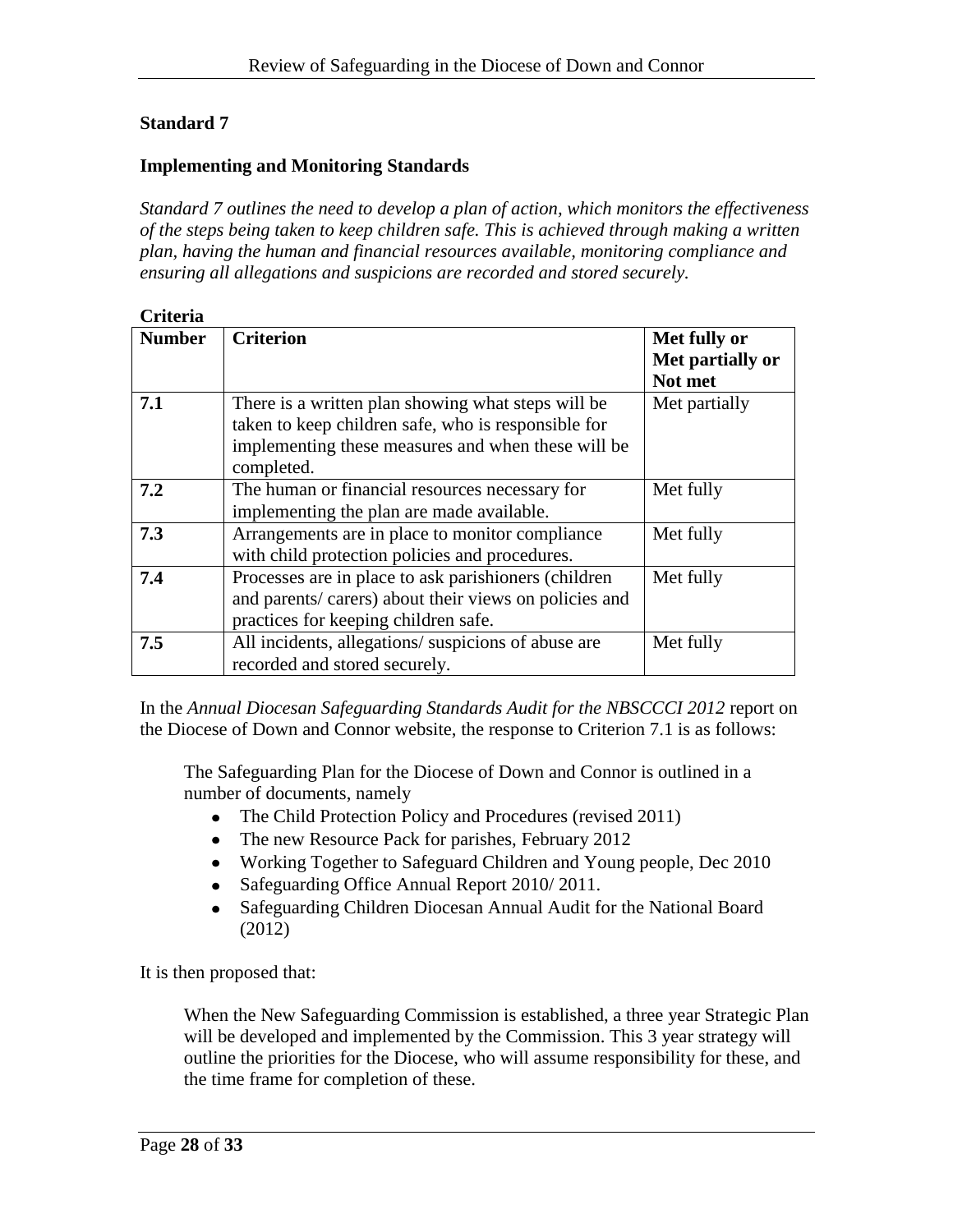While there is a lot of planning on-going, the reviewers did not have sight of a current written child safeguarding plan, the document provided by the Safeguarding Office was a draft of the three-year plan 2009 to 2012. Therefore, and very strictly, Criterion 7.1 is met partially and not fully. The reviewers are aware that when the Down and Connor Safeguarding Commission is in place, its first task will be the development of a five-year diocesan safeguarding strategy.

The diocese is well provided for in terms of safeguarding staff and volunteers and the implementation of effective monitoring systems is well within their capacity. At present, there is an annual audit of each parish which is combined into a diocesan report. This outlines the safeguarding developments that have been undertaken in the preceding twelve months. As a next step in its safeguarding developments, compliance with the extensive suite of diocesan child protection policies and procedures should be monitored on a regular basis and the results reported to the bishop.

The bishop has commissioned an independent review of the operation of the child safeguarding structures and processes within the diocese and has asked the independent reviewer to advise him of the appropriateness of current structures within the diocese for discharging child safeguarding obligations and responsibilities. That review report will be very helpful to the bishop and the Safeguarding Office in continuing to meet the requirements inherent in Criterion 7.3. It is important that based on the new information generated from the independent review and from this NBSCCCI review, an internal monitoring capacity is developed within the diocese, which leads to the final recommendation, namely:

### **Recommendation 6**

**That the bishop requests the diocesan Safeguarding Committee to develop systems for the regular monitoring of compliance with all diocesan child safeguarding policy and procedures**

The reviewers are satisfied that all incidents of abuse that are reported to the diocese are recorded and stored securely. However, whilst reading the files there were a number of instances of duplicated material in the files and of some papers misfiled. These are merely administrative tasks which need to be addressed.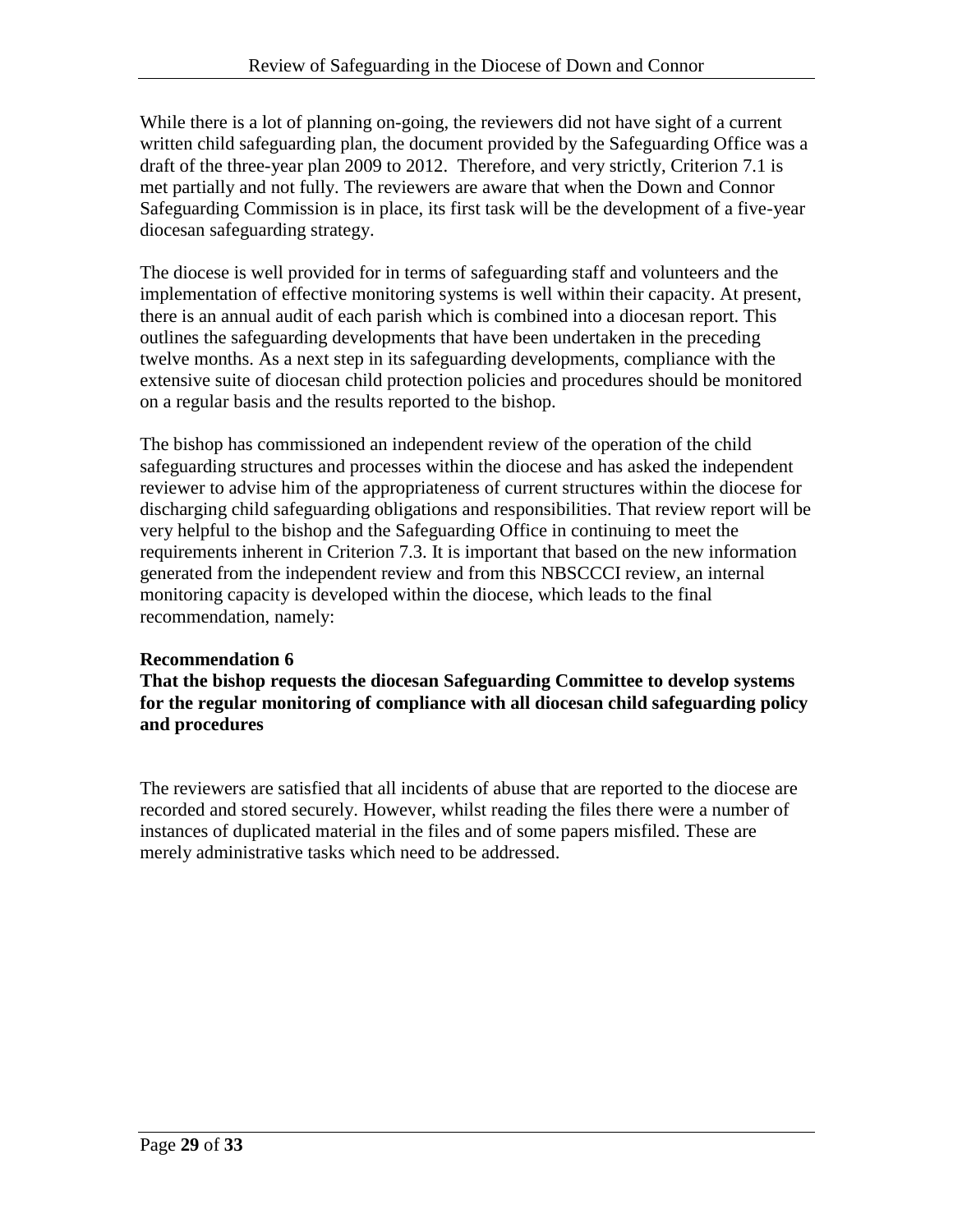### **Recommendations**

### **Recommendation 1**

**That the bishop ensures that a review and evaluation of the implementation of Resource 15, as outlined in the 2009** *Safeguarding Children: Standards and Guidance Document for the Catholic Church in Ireland* **is conducted in the Diocese of Down and Connor.** 

#### **Recommendation 2**

**That the bishop initiates a process whereby the pre-2009 child safeguarding case management files that are still open are brought up to the highest possible standards of accessibility, content and functionality.**

#### **Recommendation 3**

**That the bishop should ask the Diocesan Trainers to undertake a training needs assessment of the Advisory Panel in line with their request.**

#### **Recommendation 4**

**That the bishop brings all the priest advisers together on a regular basis to receive support in their role and to develop thinking and planning for the development of this element of the diocesan safeguarding work.** 

#### **Recommendation 5**

**That the bishop, with the staff of the Safeguarding Office, analyse the results of the 2009 internal diocesan review of case management files to ensure that those living priests of the diocese of Down and Connor who require to be risk assessed on the basis of child safeguarding concerns, have been so assessed and that written risk management plans have been developed and are being implemented with respect to them.**

### **Recommendation 6**

**That the bishop requests the diocesan Safeguarding Committee to develop systems for the regular monitoring of compliance with all diocesan Child Safeguarding policy and procedures.**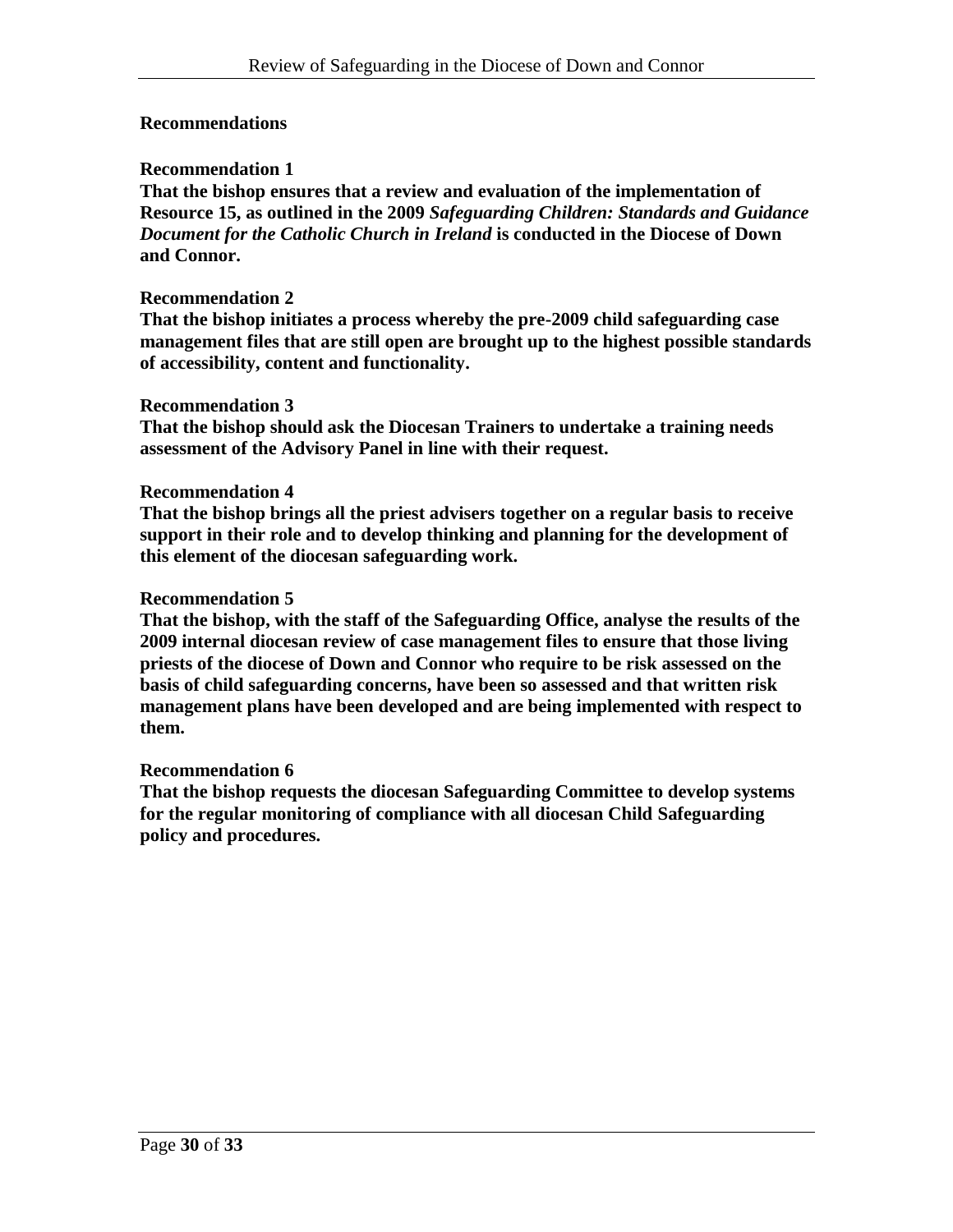# **Review of Safeguarding in the Catholic Church in Ireland**

### **Terms of Reference**

(which should be read in conjunction with the accompanying Notes)

1. To ascertain the full extent of all complaints or allegations, knowledge, suspicions or concerns of child sexual abuse, made to the Diocese by individuals or by the Civil Authorities in the period  $1<sup>st</sup>$  January 1975 to date of review, against Catholic clergy and/or religious still living and who are ministering/or who once ministered under the aegis of the Diocese and examine/review and report on the nature of the response on the part of the Diocese.

2. If deemed relevant, select a random sample of complaints or allegations, knowledge, suspicions or concerns of child sexual abuse, made to the Diocese by individuals or by the Civil Authorities in the period  $1<sup>st</sup>$  January 1975 to date of review, against Catholic clergy and/or religious now deceased and who ministered under the aegis of the Diocese and examine/review and report on the nature of the response on the part of the Diocese.

- 3. To ascertain all of the cases during the relevant period in which the Diocese:
	- knew of child sexual abuse involving Catholic clergy and/or religious still living and including those clergy and/or religious visiting, studying and/or retired;
	- had strong and clear suspicion of child sexual abuse; or  $\bullet$
	- had reasonable concern;

and examine/review and report on the nature of the response on the part of the Diocese.

- 4. To consider and report on the following matters:
	- Child safeguarding policies and guidance materials currently in use in the Diocese and an evaluation of their application;
	- Communication by the Diocese with the Civil Authorities;
	- Current risks and their management.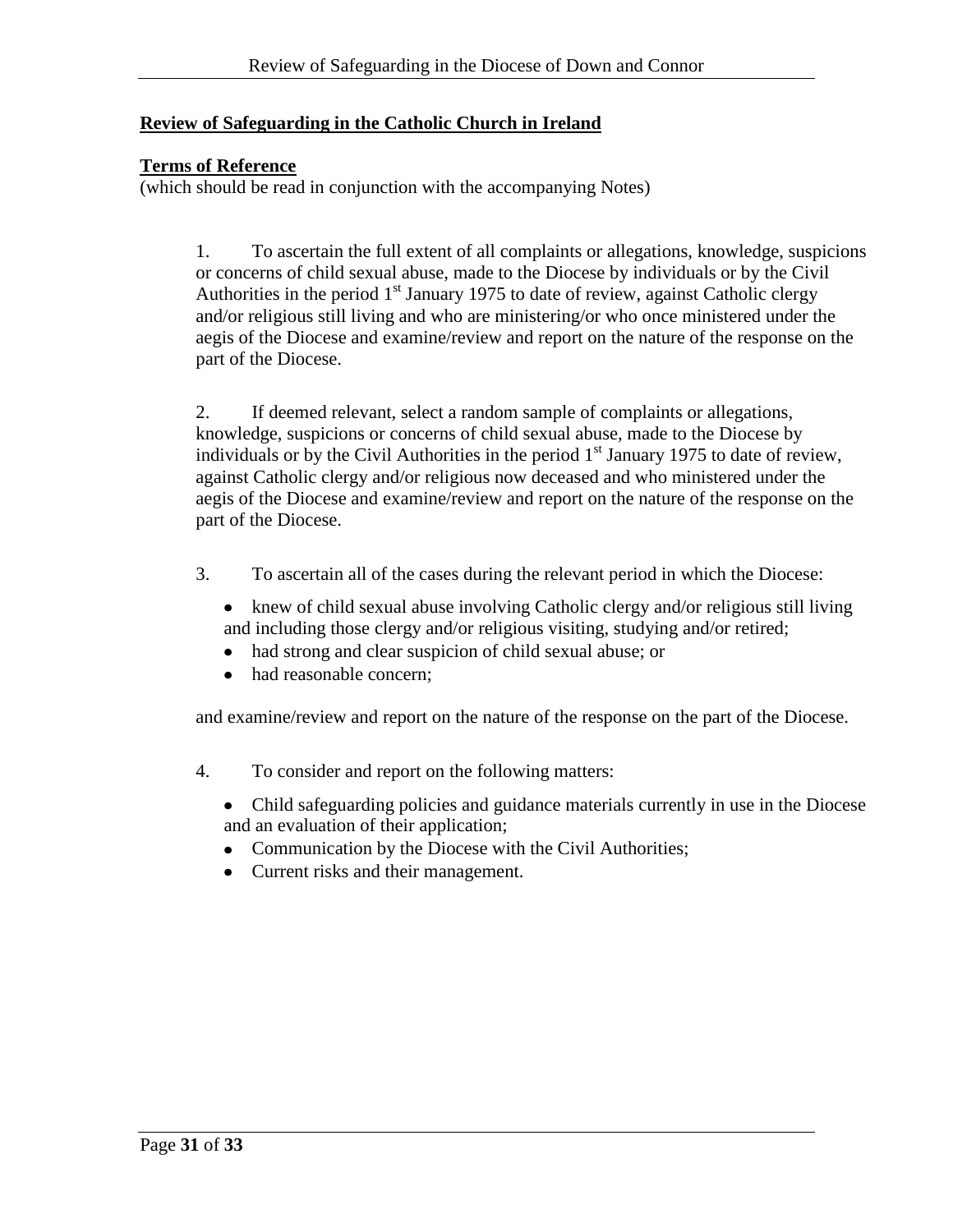### **Accompanying Notes**

### *Note 1* **Definition of Child Sexual Abuse:**

The definition of child sexual abuse is in accordance with the definition adopted by the Ferns Report (and the Commission of Investigation Report into the Catholic ArchDiocese of Dublin). The following is the relevant extract from the Ferns Report:

"While definitions of child sexual abuse vary according to context, probably the most useful definition and broadest for the purposes of this Report was that which was adopted by the Law Reform Commission in  $1990<sup>1</sup>$  and later developed in Children First, National Guidelines for the Protection and Welfare of Children (Department of Health and Children, 1999) which state that 'child sexual abuse occurs when a child is used by another person for his or her gratification or sexual arousal or that of others'. Examples of child sexual abuse include the following:

exposure of the sexual organs or any sexual act intentionally performed in the presence of a child;

intentional touching or molesting of the body of a child whether by person or object for the purpose of sexual arousal or gratification;

masturbation in the presence of the child or the involvement of the child in an act of masturbation;

sexual intercourse with the child whether oral, vaginal or anal;

sexual exploitation of a child which includes inciting, encouraging, propositioning, requiring or permitting a child to solicit for, or to engage in prostitution or other sexual acts. Sexual exploitation also occurs when a child is involved in exhibition, modelling or posing for the purpose of sexual arousal, gratification or sexual act, including its recording (on film, video tape, or other media) or the manipulation for those purposes of the image by computer or other means. It may also include showing sexually explicit material to children which is often a feature of the 'grooming' process by perpetrators of abuse.

 $\overline{a}$ <sup>1</sup> This definition was originally proposed by the Western Australia Task Force on Child Sexual Abuse, 1987 and is adopted by the Law Reform Commission (1990) *Report on Child Sexual Abuse*, p. 8.